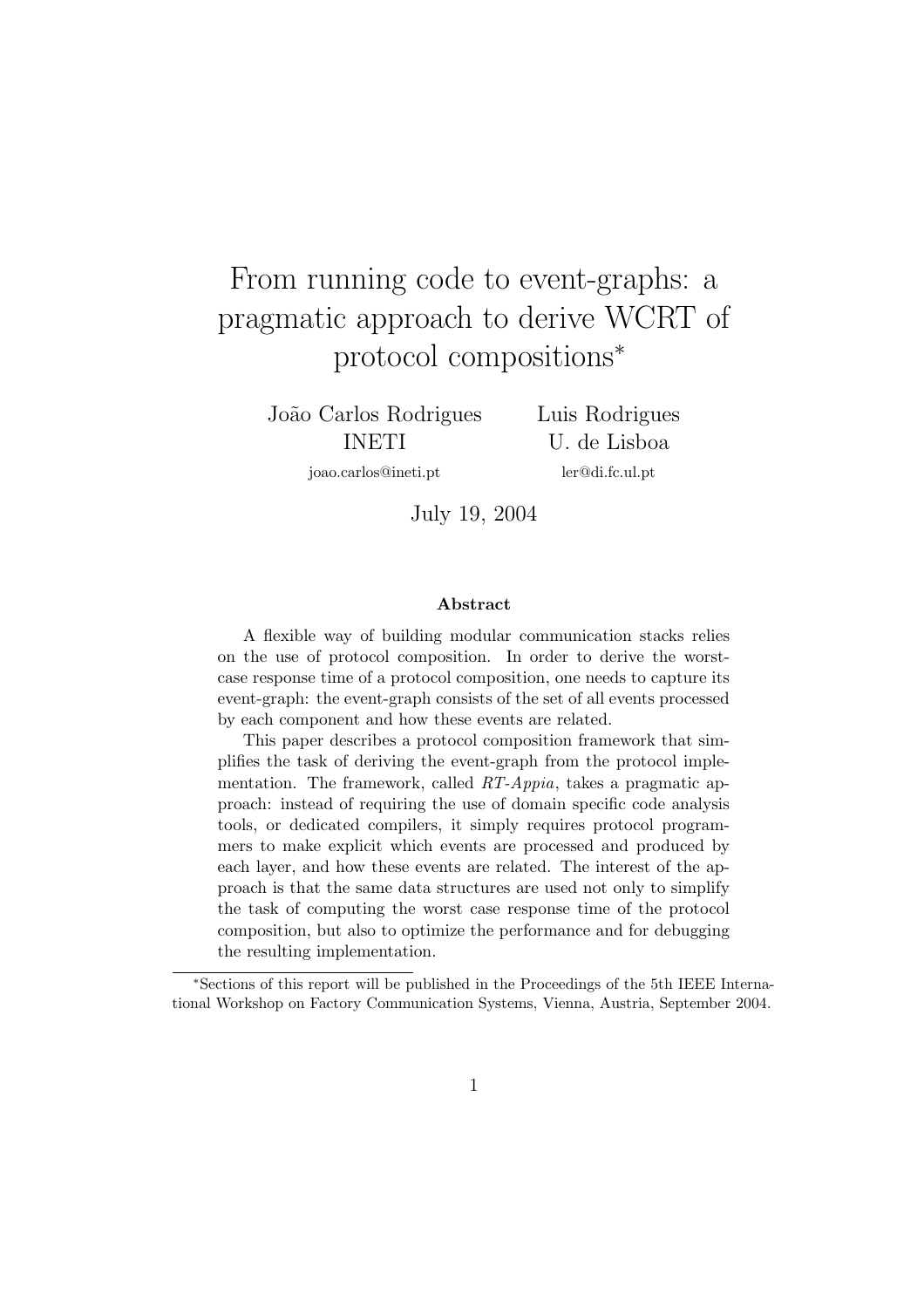### 1 Introduction

With the increase of processing power and network bandwidth it is possible to build sophisticated distributed hard real-time systems. Many of these systems benefit from communication services that enforce strong consistency properties such as ordering and agreement at the communication level. The construction of such communication systems using the composition of several micro-protocol objects is an approach that has been applied with success in the non real-time arena [8, 4, 14]. This encourages the re-use of protocol components and allows the applications to configure stacks tailored to their needs. To benefit from this approach in hard real-time systems, one must be able to derive the timing behavior of a protocol composition.

In a previous paper [18], we have shown how the worst-case response time of a protocol composition (WCRT) can be computed from a composition event-graph. An event graph is a structure that captures all the events processed by each layer of a protocol composition. Furthermore, the eventgraph also captures the causality among these events. These relations are useful as they can reduce the pessimism of the timing analysis. In particular, by identifying the offsets between related events, one can use the timing analysis approach developed by Tindell in [16] to compute the WCRT of a protocol composition.

One important practical problem is how to derive, in an automated form, the event-graph from the protocol implementation. In fact, we are interested in developing a tool that offers the programmer the possibility of coding each layer only once, in such a way that both the executable and the information required for timing analysis can be derived from the same source code. Furthermore, the programmer should not be required to learn a new language, or be required to annotate the source code with non-standard directives. Ideally, all the information required for the operation of the framework should be expressed in a programming language with a large user base, such as, for instance, C++.

This paper presents the RT-Appia protocol composition and execution framework. The framework has been implemented in C++ and supports the development of real-time communication stacks based on the composition of micro-protocols. Individual micro-protocols are described as software components that subscribe and produce events; interactions among adjacent protocols are modeled by the exchange of these events. When implementing a micro-protocol, the programmer provides information about the type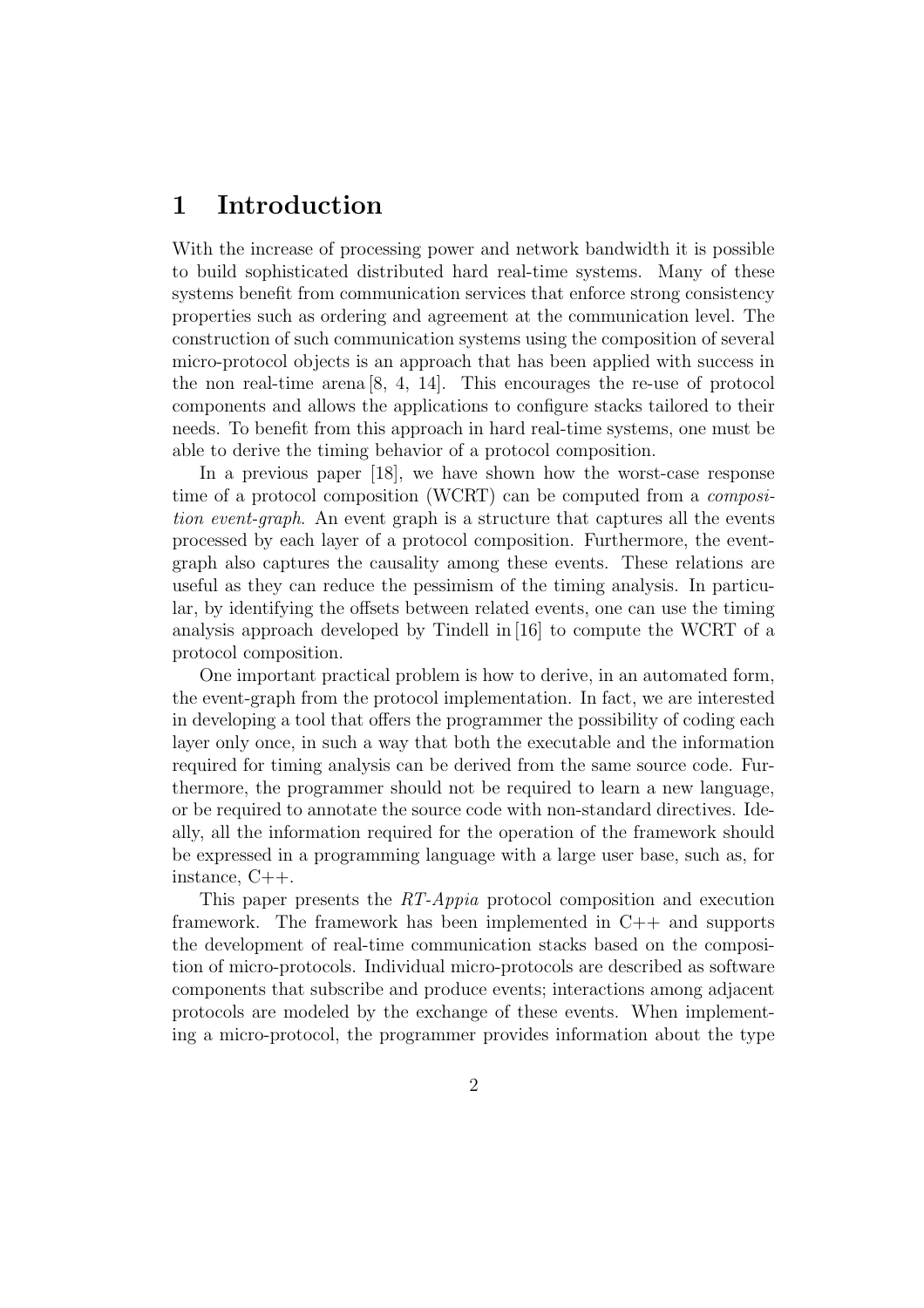of events it is interested to process, and which events may be generated in response to those input events. Using this information, the tool is able to extract the sequences of events that occur in a given protocol composition. Therefore, without resorting to code analysis techniques, or to other form of pre-compilation, the framework can extract all the information required to derive the event-graph for the protocol composition. The event graph can later be used to feed the timing-analysis tool described in [18].

An interesting aspect of the framework is that the data structures required to derive the event-graph of a protocol composition are also used by the execution environment to optimize the performance of the implementation and make the code more robust by performing, upon demand, runtime checks on the events produced by each layer. The high degree of integration among the development, analysis, and execution environments greatly simplifies the task of the programmer of complex real-time protocol stacks. To illustrate the framework features, we use a group communication protocol designed for the Controller Area Network (CAN) field-bus[13].

The paper is organized as follows: Section 2 motivates our work and references related work. Section 3 introduces a case-study that is used to motivate the mechanisms implemented by  $RT\text{-}Appia$ . Section 4 shows how the event graph can be automatically derived from the protocol implementation by the RT-Appia framework. The merits and disadvantages of our approach are discussed in Section 5. Section 6 concludes the paper.

### 2 Motivation and Related Work

Among others, an important goal of a framework to support the development and execution of communication protocols is to simplify the task of programmers. This can be achieved by offering several complementary mechanisms and services that cover the different aspects of protocol development, including the design, the analysis, the implementation, and the execution of the protocols:

• At the design level, the framework should encourage the re-use of code, by allowing complex stacks to be created from the composition of microprotocols. This aspect is particularly relevant in the context of realtime applications where, due to memory and power consumption constraints, it is interesting to execute in each node just the protocol layers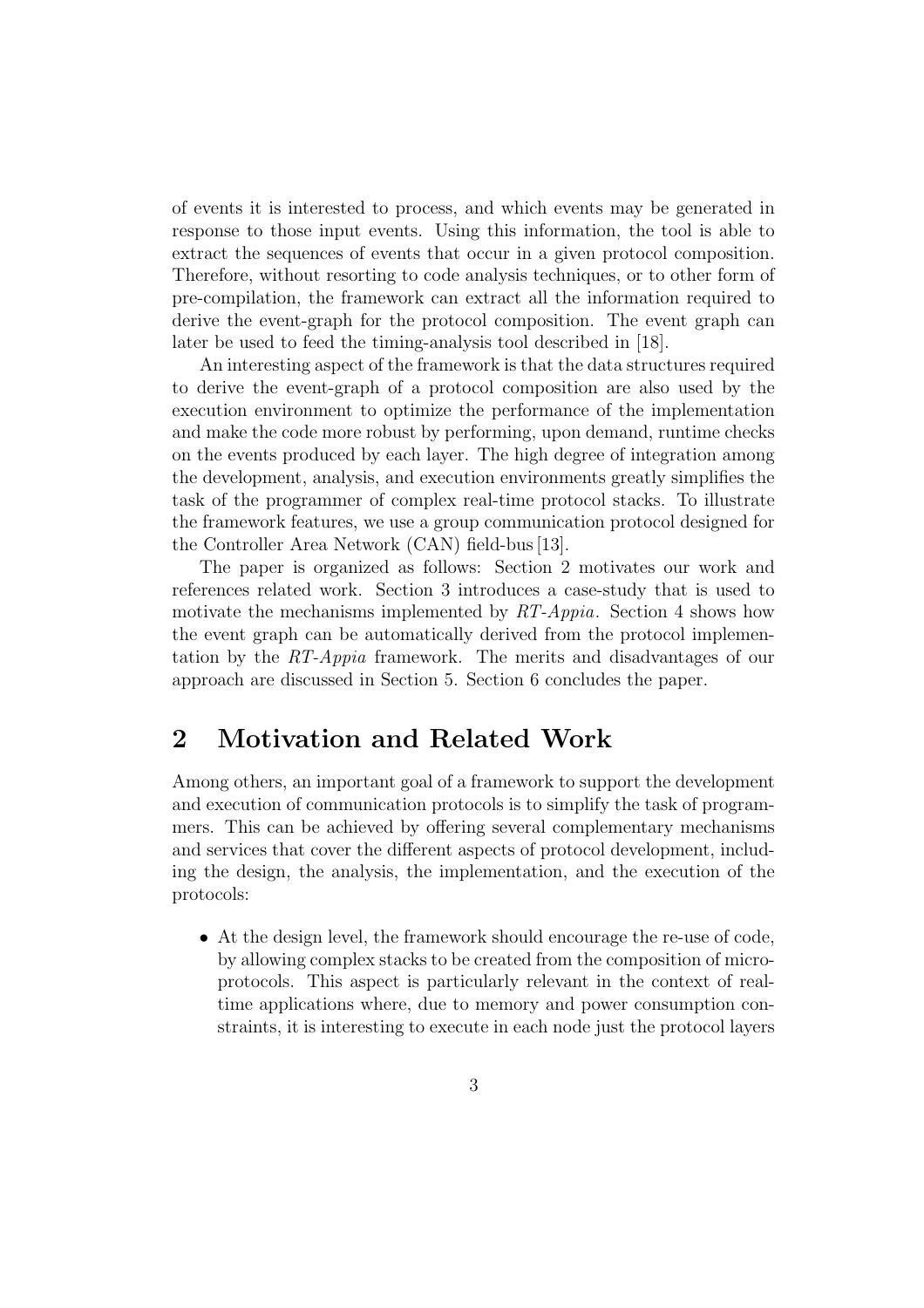required to support the desired functionality. This facet of RT-Appia is discussed in Section 4.

- In the context of real-time systems, at the analysis level, the framework should provide support to validate the timing-behavior of the resulting protocol composition. In this paper, we focus our attention on the support provided by RT-Appia to simplify the task of validating the correctness of the protocol composition in the time domain.
- At the implementation level, the framework may (and usually does) offer a library exporting a number of functions needed by the protocol programmer, such as buffer management for data messages (including primitives to add and remove headers from messages), timer management, thread management, etc. In RT-Appia we also offer such functionality, adapted to the requirements of real-time operation.
- At the execution level, the framework must implement the basic services that support the execution of protocol modules, the communication and synchronization among those modules, etc. A real-time communication framework must also support the reservation of the resources required by a communication channel, to ensure their availability during the protocol execution. The RT-Appia not only supports pre-allocation of the objects managed by the communication protocols, but also offers mechanisms that allow to derive the size of the object pools in an automated manner.

x-Kernel [12] is an earlier and influential protocol composition framework that supports a composition model in which protocol stacks are structured as a hierarchical graph of protocols. Protocols communicate by exchanging messages. In order to promote the re-usability of protocols, messages are exchanged indirectly, via the x-Kernel, through calls to push and pop functions. Following the work of x-Kernel, many other protocol composition frameworks have been proposed, including Ensemble [8], CORDS [17], Coyote [4], Cactus [9], Bast [7], and Appia [14]. In the following paragraphs, we only devote our attention to the systems that have targeted real-time environments.

CORDS is an extension of the x-Kernel system that includes resource reservation mechanisms. Resources managed by CORDS include memory allocation, CPU cycles (the ability to select the number of threads and their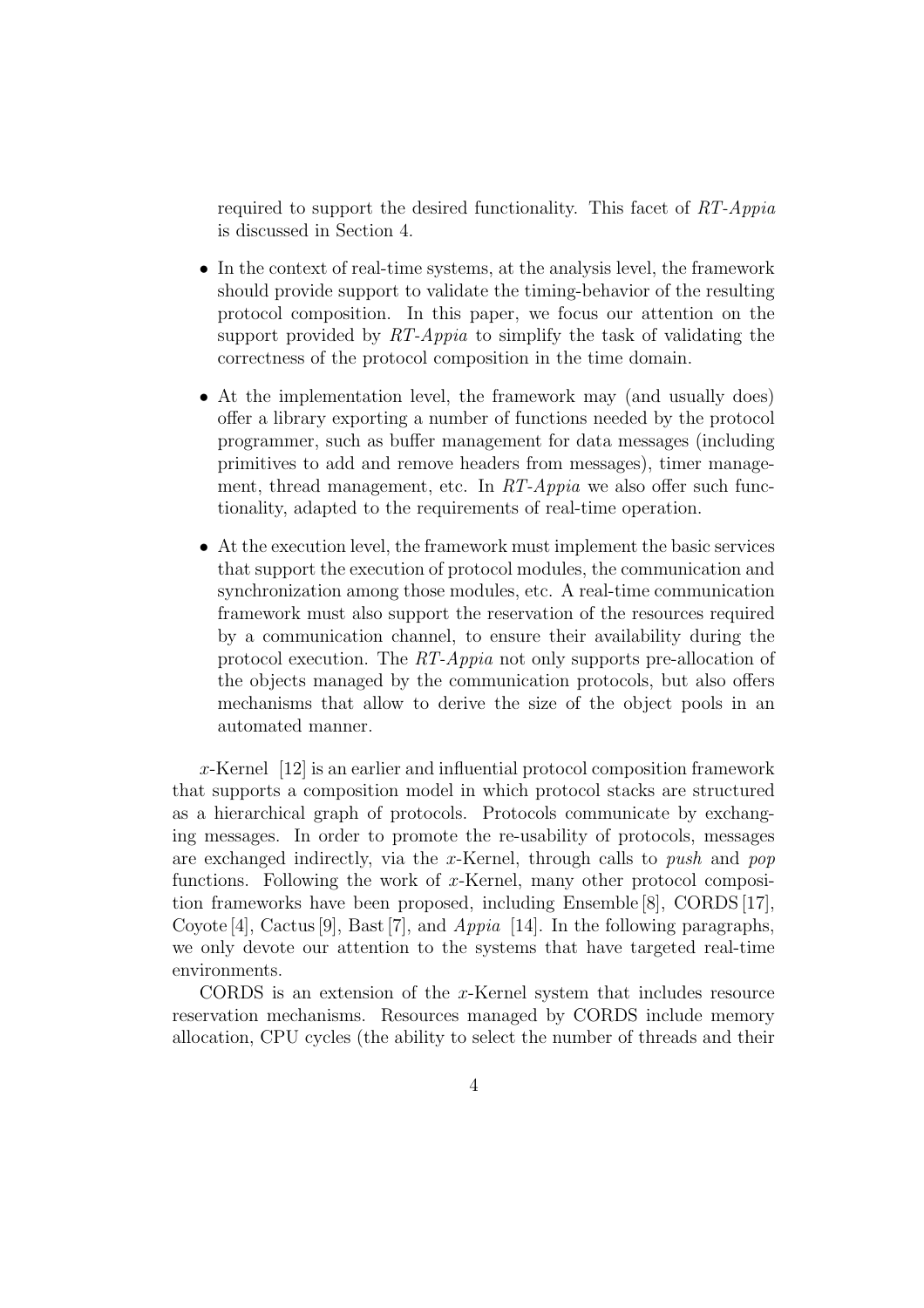scheduling attributes) and network bandwidth. The "unit" of resource reservation is called a path. The implementation is supported by the real-time kernel OSF MK (derived from the Mach kernel [1]). The kernel's Integrated Time-Driven Scheduler (ITDS) allows the user to define several scheduling policies. Thread synchronization mechanisms implement the priority inheritance protocol to avoid priority inversion problems.

Cactus is a follow-up of Coyote, a system that augments the flexibility of x-Kernel by allowing each protocol to be decomposed in a set of microprotocols. Each micro-protocol, in turn, is implemented as a set of event handlers that communicate primarily through the exchange of events but may also share memory. Cactus attempts to preserve the additional flexibility of Coyote while providing support for real-time operation. Cactus is built on top of CORDS, and each composition of micro-protocols, also called a composite protocol, is implemented as a CORDS coarse grain protocol. Cactus illustrates some of the advantages in customizing distributed real-time communication services through the composition of finer-grain micro-protocols. However, the worst-case execution time of a composite protocol may be difficult to estimate because of the need to know which events will be raised within each micro-protocol event handler. This information can be provided explicitly by the protocol designer or else it requires an additional tool to identify it. In [10], a conservative estimate is used and all the events raised are included in the computation even if they are raised in separate conditional branches of an event handler.

None of the previous frameworks provides support for the analysis of hard real-time communication systems, namely for the schedulability analysis of protocol compositions. In contrast, this kind of support is one of the important features of RT-Appia. Therefore, in this paper we describe the most important  $RT\text{-}Appia$  mechanism that simplify the integration of the schedulability analysis in the development process.

# 3 A Case-Study

#### 3.1 A Simple Protocol Composition

To motivate our work, we use a very simple protocol composition consisting of a stack of just three layers as depicted in Figure 1. The bottom layer corresponds to the driver to the CAN network. The upper layer corresponds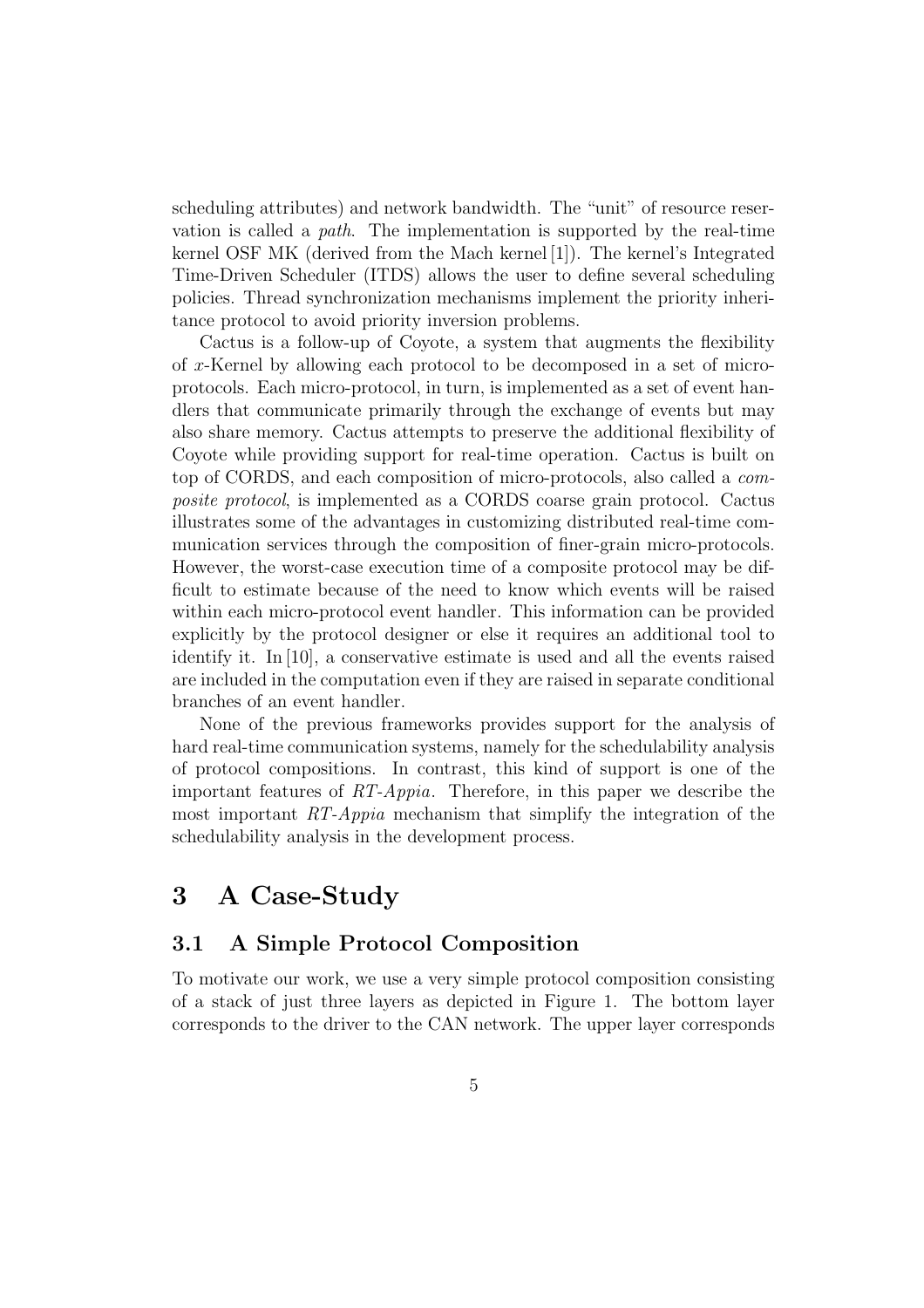

Figure 1: A simple stack with three layers.

to the application. The intermediate layer, "Committed Can" ( $ComCan$ ) is a simple reliable broadcast protocol for CAN, which is, in essence, a simplified version of the protocols described in [15]. The algorithm executed at each of these layers is depicted in Figure 2 using pseudo-code. In the next paragraph we briefly describe the operation of this protocol composition.

Reliable multicast is enforced by a combination of the bare CAN properties, augmented by the ComCan algorithm. The rationale of the algorithm is the following. It was shown by Rufino et al. [15] that reliability of a broadcast in CAN is not ensured by the network if the sender of a message fails during the transmission. Therefore, the "ComCan" algorithm only delivers a message when it is sure that the sender did not crash during the transmission. This information is provided by the sender, through the transmission of a control message called the COMMIT (hence, the name of the protocol). The commit is retransmitted by all nodes, to ensure the delivery of the original DATA message, in the event of the sender failure during the transmission of the commit message. The reader may notice that this protocol is not very efficient (the protocol presented here has been simplified for sake of conciseness). A more efficient, but also more sophisticated, version of a reliable broadcast for CAN is described in [15].

It is also worth noting that the protocol description presented in Figure 2 is not fully modular, as each layer is aware of the adjacent layers (i.e., it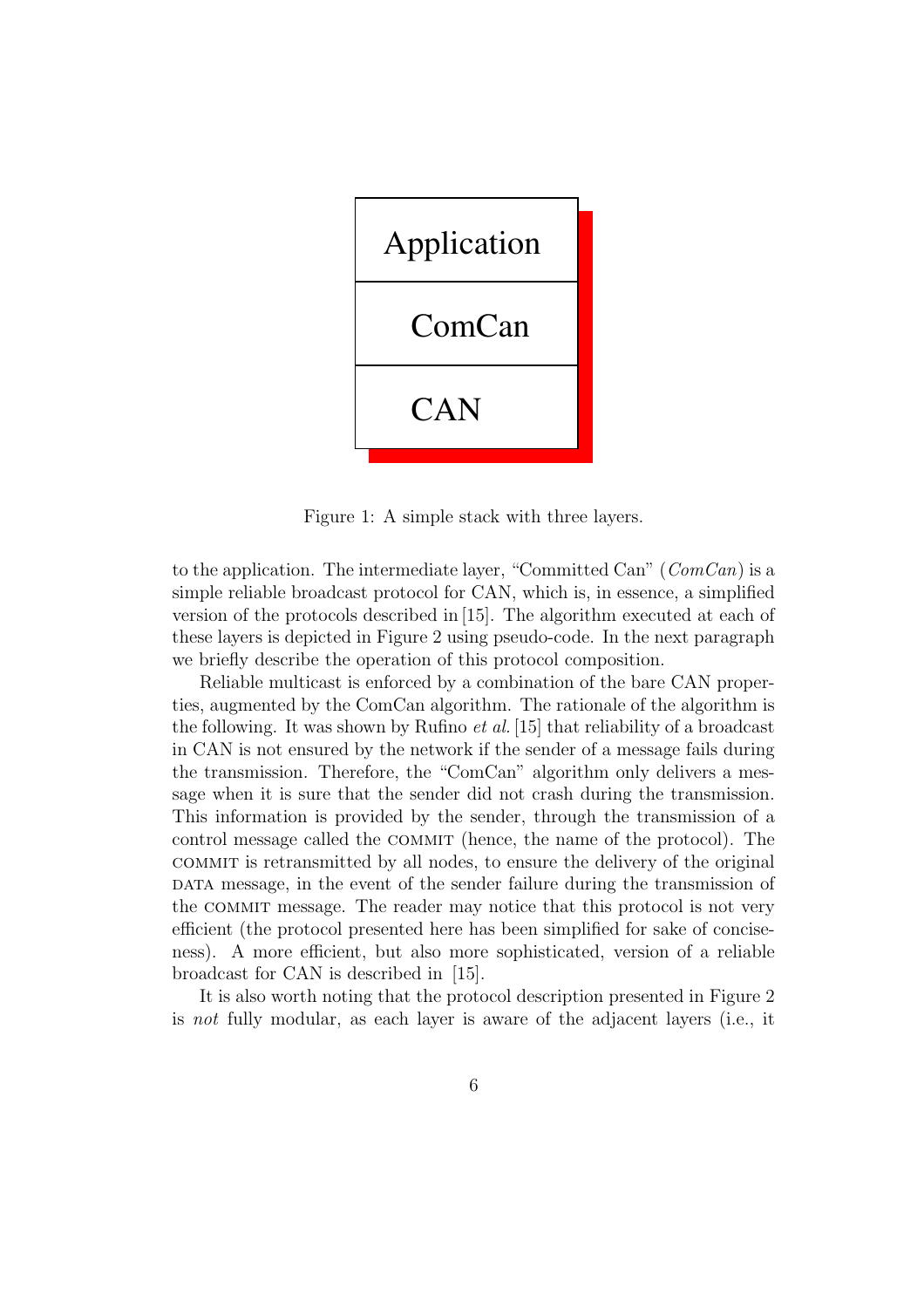```
Application:
      upon event \langle init \rangle do
           m := \text{payload}(); trigger \langle ComCan.TxDown, [ m ] \rangle;
      upon event \langle Application.TxUp, [m] \rangle do
            // process message m
ComCan:
      upon event \langle ComCan.TxDown, [ m ] \rangle do
           \emph{id = newid (), trigger} \ \langle \ \textit{CAN.TxDown}, \ [\ \textit{data, ID}, \ m \ ] \ \ \rangle;upon event \langle ComCan.TxCnf, [ data, ID, m ] \rangle do
           trigger \langle CAN.TxDown, \vert commit, \vert id \rangle;
      upon event \langle ComCan. TxUp, [data, in, m] \rangle do
           buffer: = buffer \cup {[ data, iD, m ]};
           trigger \langle ComCanConnCanTimer, [ data, ID, m ] \rangle with offset timer;
      upon event \langle ComCan.TxUp, [commit, ID] \rangle do
           if \{ data, iD, m \} \in buffer then
                  buffer := buffer \setminus \{ [\text{ data, ID, } m ] \};trigger \langle Application.TxUp, m \rangle;
                  trigger \langle CAN.TxDown, \lceil commit, ID \rceil \rangle;
      upon event \overline{\langle \textit{ComCanConnCanTimer}, [\textit{data}, \textit{ID}, \textit{m}]\rangle} do
           if \{ [\text{ data}, \text{ID}, \text{m} ] \} \in \text{buffer} then buffer := buffer \setminus \{ [\text{ data}, \text{ID}, \text{m} ] \};CANupon event \langle CAN.TxDown, packet \rangle do
            //send packet to the CAN controller
      upon event controller confirms transmission of packet do
           trigger \langle ComCan.TxCnf, packet \rangle;
      upon event controller received message packet do
            trigger \langle ComCan.TxUp, packet \rangle;
```
Figure 2: Algorithms for the three layers.

explicitly triggers events of those layers). As it will be clear in the subsequent section, the composition model supported by  $RT-Appia$  eliminates this limitation.

#### 3.2 The Composition Event-Graph

By looking at the algorithms of each layer, it is possible to manually construct the event-graph of the protocol composition. The event graph captures a causal of chain of event handlers execution, in response to some external stimulus (typically, the data load imposed on the system). Each node of the graph is identified by the name of the handler and the state carried by the event being processed (namely the message being processed).

The complete event-graph for our example is depicted in Figure 3. The graph can be constructed by capturing the sequence of events from the initial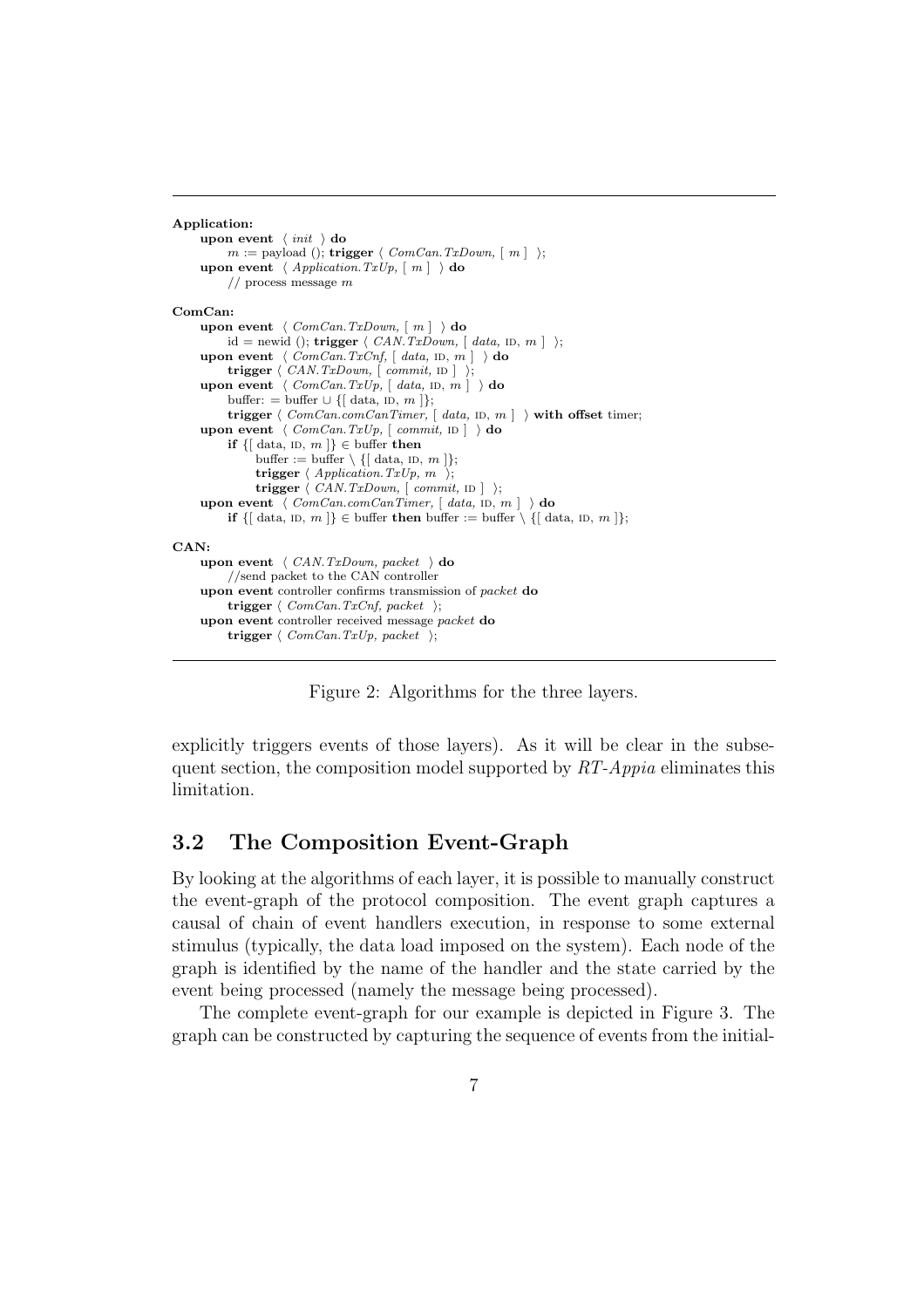ization of the system. It can be seen that, upon initialization (event  $E1$ ), the application triggers the transmission of a DATA message  $(E2)$ . This transmission request will trigger a chain of events in the remaining layers, both in the sending node and in remote nodes. We just describe in detail the first steps of this chain, as the same procedure can be applied to derive the rest. The transmission request triggered by the Application layer is processed by the  $ComCan$  layer, which manipulates the message by adding a control header. Then, the *ComCan* layer forwards the transmission request to the *CAN* layer  $(E3)$ . In turn, the CAN layer invokes the CAN controller to transmit the message on the network. This will later trigger a local confirmation  $(E4)$ and an indication (E5) at all nodes (we are describing a broadcast protocol). These two events, in turn, generate further events, as illustrated in the remainder of the Figure. Note that in the event graph, events that carry a data message are labelled with the type of message associated with the event. For instance, for the purpose of timing analysis, events  $E10$  and  $E13$ are different events.

### 3.3 Using the Event-Graph to Perform the Timing Analysis

In a previous paper [18], we have shown how the event graph can be used to derive the WCRT of the protocol composition. For self-containment, and before we explain how the event-graph can be automatically derived from the code, we briefly highlight the main principles of the technique. The interested reader can refer to [18] for further details.

The WCRT for each received event of the protocol is computed according to a set of timing analysis equations developed by Tindell in [16]. In his work, several schedulability analysis models are presented; we have chosen to use the timing offset model as this is the one that better allows us to capture the chain of events mechanism. This method defines a transaction as a set of tasks that execute with given offsets in relation to its initial time. We use this to offset the various tasks that make up a micro-protocol in relation to the user request event. The WCRT of an event is the time taken by the protocol starting at the time of reception of the event that triggered the protocol until it returns to an idle state. This time is composed of the local worst case computation time (WCCT) and the WCRT of the lower level layers (including lower levels computation time and message transmission through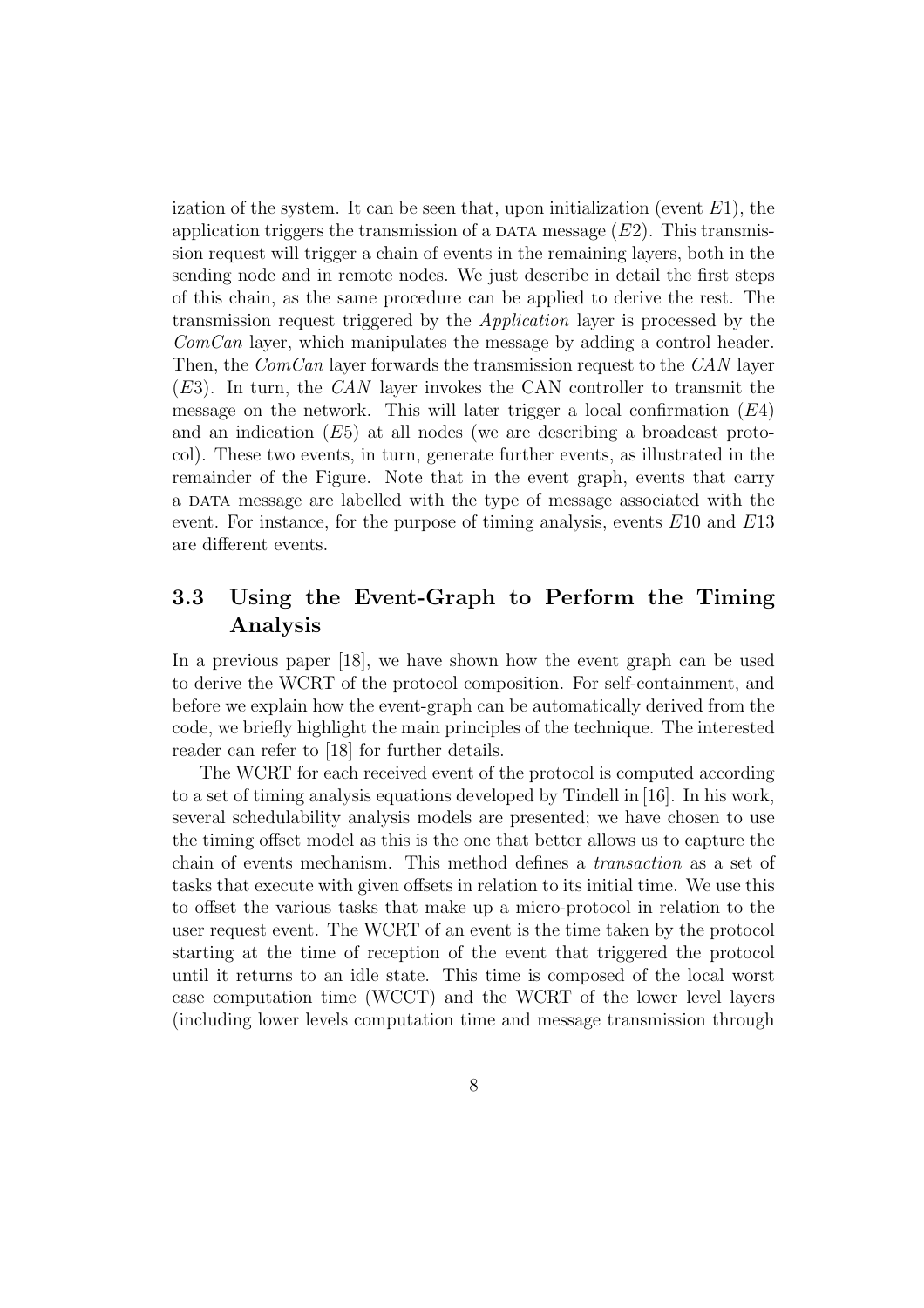

Figure 3: Protocol composition event graph.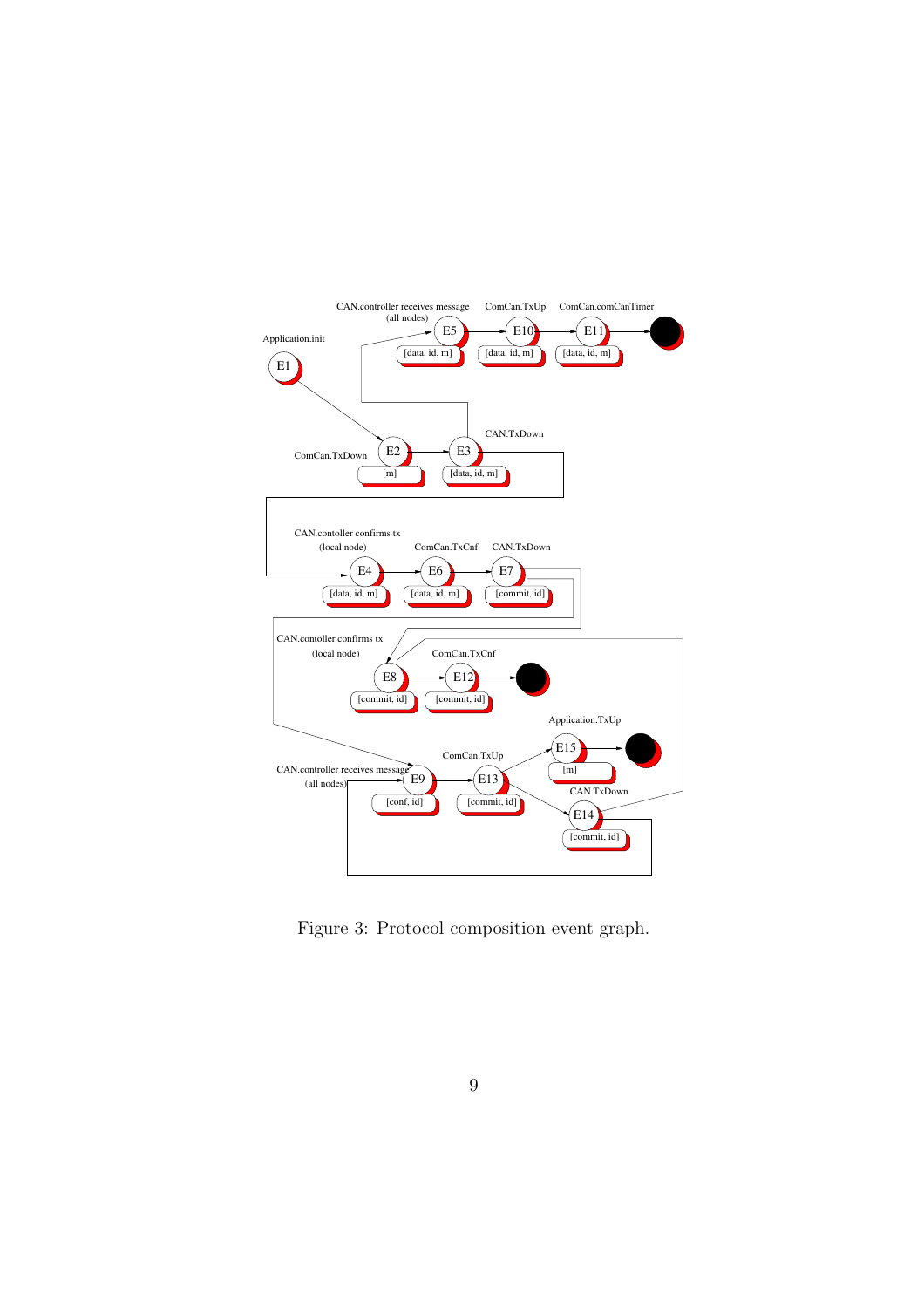the communication channel).

The timing analysis of the communications protocols is performed in two phases. In the first phase, the WCRT of the processing spent by the protocols themselves is computed. In the second phase, the time spent during messages transmission through the communications network must also be calculated. However, the results of the second phase depend on, and affect, the results of the first phase, requiring several iterations before converging on a final value.

# 4 Deriving the Event-Graph Automatically from Code

We now explain how the RT-Appia framework allows the programmer to code the protocol stack in such a way that both a running implementation and the event graph can be derived from the same source. In order to do so, we introduce the relevant  $RT\text{-}Appia$  mechanisms. Later in the text, we make a brief overview of the remaining functionalities of  $RT\text{-}Appia$  which are not directly related with the capture of the event-graph but are nevertheless worthwhile mentioning to provide a clearer view of the overall framework.  $RT\text{-}Appia$  has been implemented in Visual  $C++$  and the resulting prototype runs both on the WindowsNT operating system and on the ETS kernel<sup>1</sup>.

#### 4.1 Channels, Layers and Sessions

We start by introducing the composition mechanisms of RT-Appia. Many of these mechanisms are inherited from the Appia system [14], a protocol composition framework developed in Java, without support for real-time operation, upon which RT-Appia was based.

In RT-Appia each stack is composed of one or more channels. Each real-time channel is an ordered sequence of sessions, instances of a specific protocol layer. The session maintains state that is used by the layer to process events. A layer that implements an ordering protocol may keep a sequence number as part of the session state. In connection oriented protocols, the session also keeps information about the endpoints of the connection. The sequence of layers associated with a given channel defines a configuration implemented by the channel. An important aspect of an RT-Appia stack is that

 ${}^{1}ETS$  is a proprietary kernel of Phar Lap Software, Inc.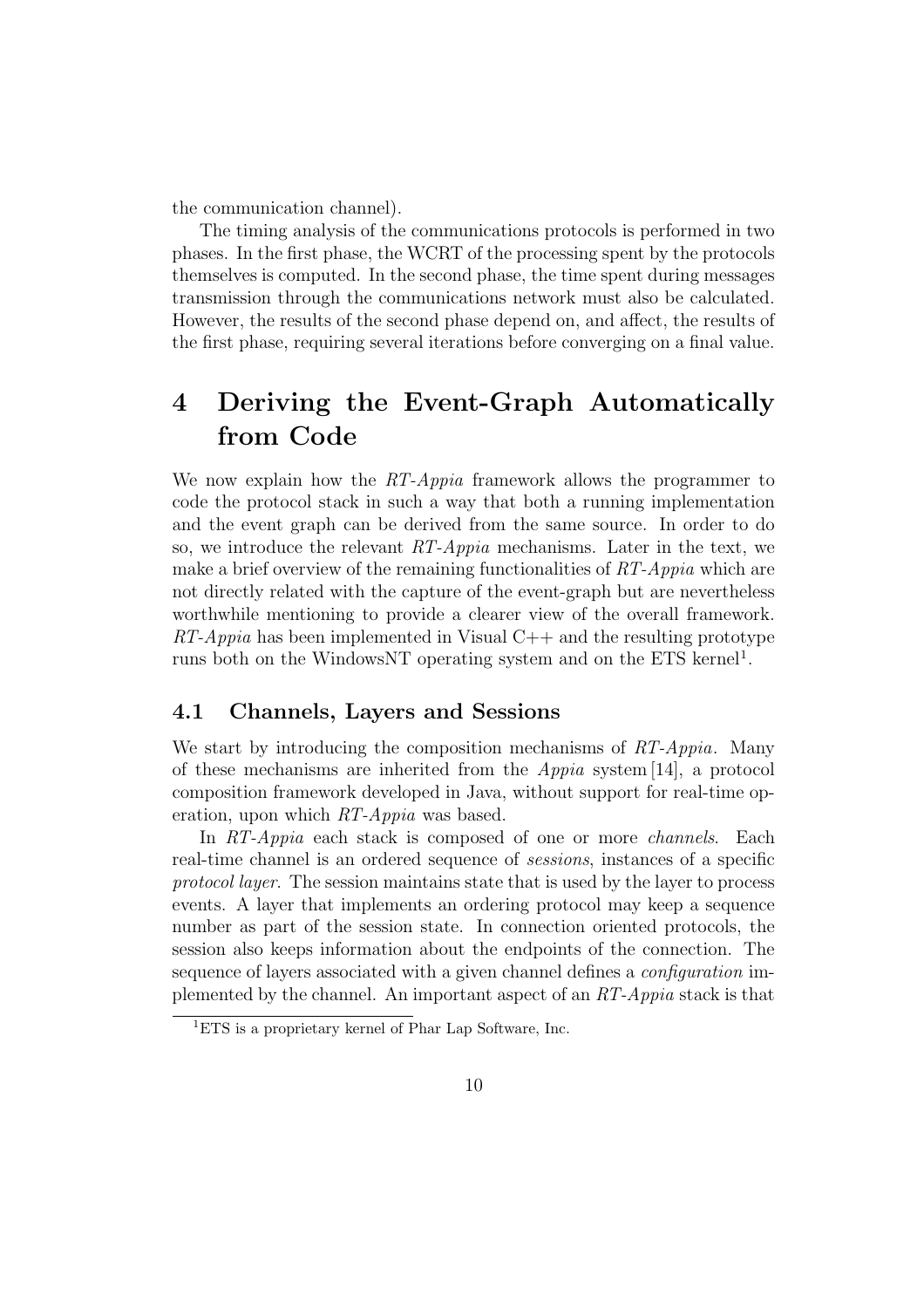

Figure 4: Configuration, layers and sessions.

different channels may share sessions at one or more layers. This mechanism supports the implementation of inter-channel coordination policies. The relation among configurations, layers and session in RT-Appia is illustrated in Figure 4.

Communication between sessions is made by the exchange of events. Events are object oriented data structures, all descendant of a base class named RTEvent. New events can be created by deriving from a previously defined event class. In order to allow future event refinement, event type tests are always performed on the weakest class satisfying the desired requisites. The goal is to support event specialization using inheritance. This way, legacy protocols, unaware of the new event attributes, will continue to execute correctly. An advantage of  $RT-Appia$  is the use of an open event model that allows the protocol designer to define the more appropriate set of events to a target application area. Thus it provides an excellent framework to develop specialized and efficient protocol stacks to be used in real-time applications.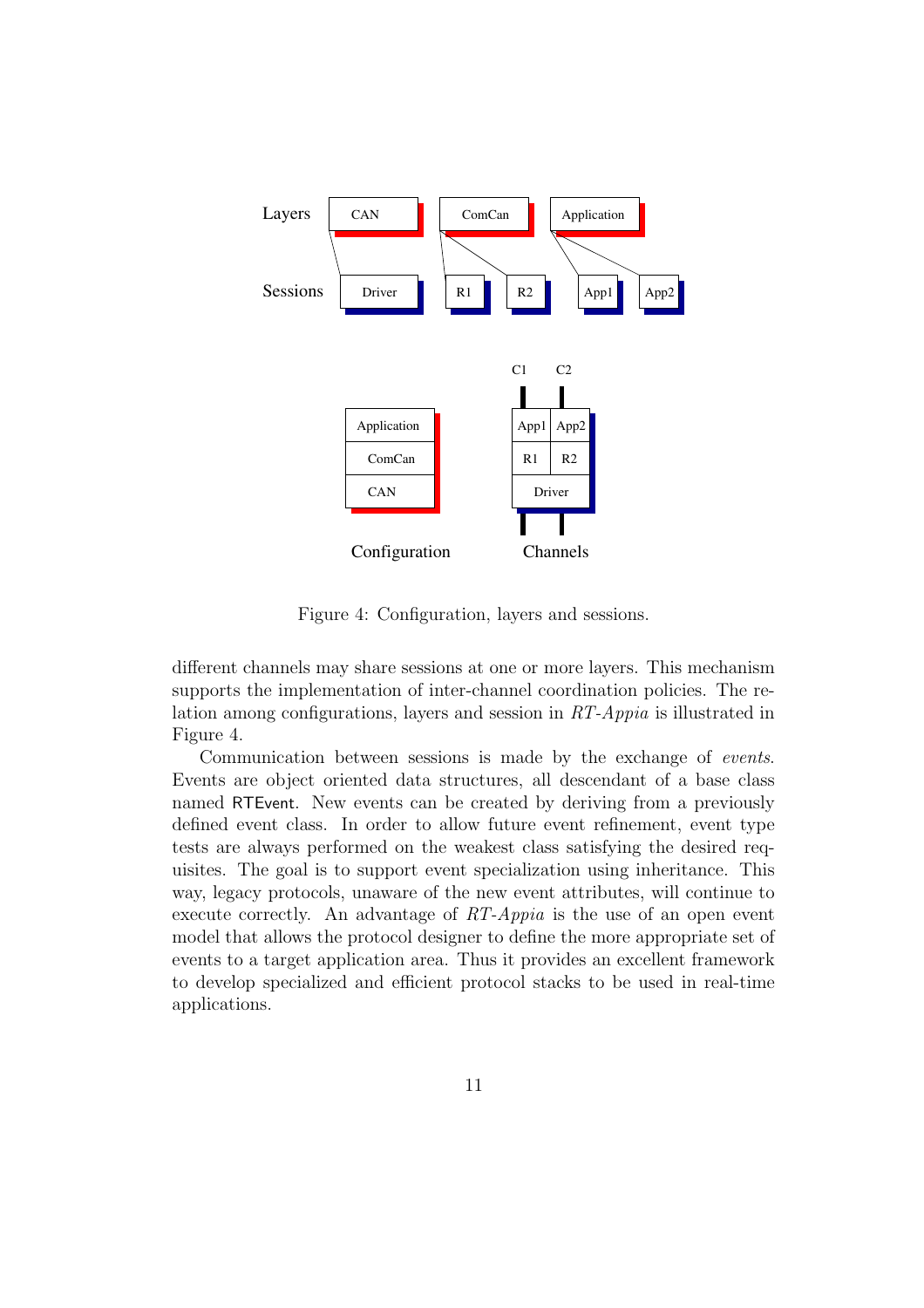class RTLayer { public: // .... void accepts (RTEventClass ∗event class, Direction dir , RTHandler handler, Duration wcct); void provides (RTEventClass ∗event class, Direction dir ); // .... };

#### 4.2 Events Accepted and Provided

In order to derive the event graph for a protocol composition, one need first to identify which events are processed and generated by each layer. Therefore, RT-Appia requires the programmer of a layer to specify the set of events accepted by the layer, and the set of events produced by the layer. For that purpose, the programmer must invoke the accepts and provides methods, whose signature is depicted in Listing 1. These methods must be invoked in the constructor of the object that represents the protocol layer in the RT-Appia runtime support (this object is a singleton).

The parameters for the accepts method are as follows. The first parameter is the class of the event being accepted. The RT-Appia framework requires the declaration of events to follow a methodology that offers the required reflexive information to support both the capture of event-graphs but also the scheduling of events at runtime. Therefore, each class of events has a singleton object that represents that class[6]. The second parameter is the direction in which the event flows in the stack. The third parameter, is a pointer to the session method that will process the event. Finally, the last parameter is the worst case computation time of the handler, which, in the current version of the framework, must be explicitly declared by the programmer. The provides method only accepts the class of the event and its direction.

Listing 2 shows the declaration of accepted and provided events for our case study (for the *Application* and *ComCan* layers). There are a number of important points that are worth to emphasize. The reader will notice that the same event, of class dataTxEventClass flows in the stack in both directions. Such an event is produced by the Application in the down direction. The event is then processed by the ComCan layer and forwarded to the CAN layer. When the event is received from the network, it preserves its class but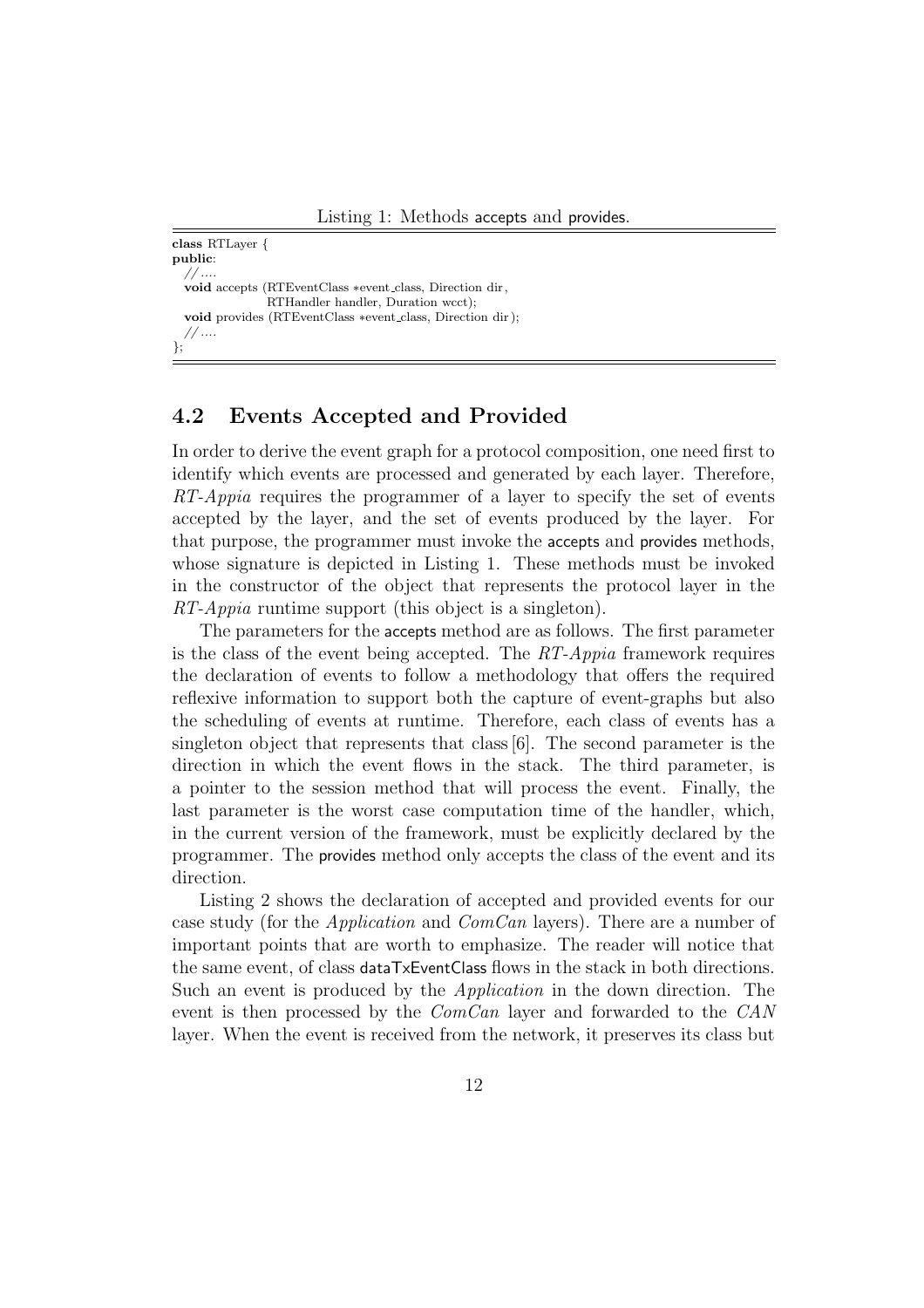Listing 2: Accepted and provided events.

```
ApplicationLayer:: ApplicationLayer ()
{
 accepts (dataTxEventClass, UP,
          &ApplicationSession::handleDataTxUp, WCCT);
 accepts (initEventClass , UP,
          &ApplicationSession::handleInit , WCCT);
 provides (dataTxEventClass, DOWN);
 // ...
\mathfrak{g}ComCanLayer::ComCanLayer ()
{
 accepts (dataTxEventClass, DOWN,
          &ComCanSession::handleDataTxDown, WCCT);
 accepts (dataTxEventClass, UP,
          &ComCanSession::handleDataTxUp, WCCT);
 accepts (commitEventClass, UP,
          &ComCanSession::handleCommitUp, WCCT);
 accepts (dataCnfEventClass, UP,
          &ComCanSession::handleDataCnfUp, WCCT);
 accepts (comCanTimerEventClass, DOWN,
          &ComCanSession::handleTimer, WCCT);
 provides (dataTxEventClass, DOWN);
 provides (commitEventClass, DOWN);
 provides (dataTxEventClass, UP);
 provides (comCanTimerEventClass, DOWN);
  // ...
}
```
is now propagated in the upwards direction: it is first processed by the CAN layer, forwarded by the *ComCan* layer and consumed by the *Application*. Using this pattern, the programmer of each layer does not need to be aware of exactly which adjacent layers will be used in the final protocol composition. This make easy to add or remove layers to adapt the protocol stack to specific requirements.

On the other hand, using the information maintained in the RTChannel, the runtime can check exactly which sessions accept each event. With this information, RT-Appia constructs an event route, an ordered sequence of sessions that process an event. The event route is used at runtime to avoid delivering an event to layers that are not interested in processing that event. Therefore, the information captured using the accepts and provides methods is useful, not only for the timing analysis, but also to support an efficient execution of the protocol composition.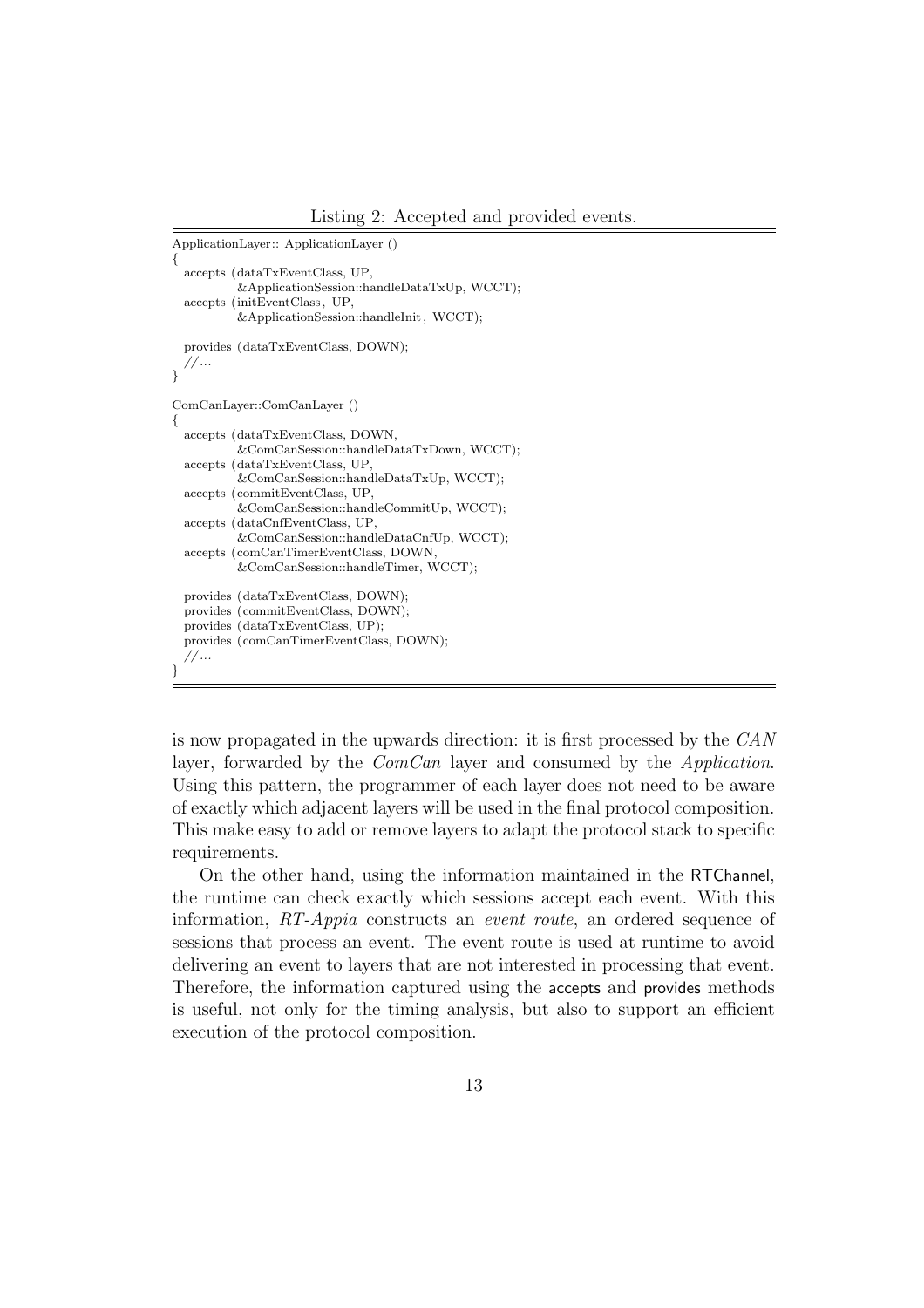We would also like to highlight how the composition model of  $RT\text{-}Appia$ allows to express the fact that the  $ComCan$  protocol processes two different types of messages: data messages and commit messages. This is achieved by deriving a specialization name CommitEvent from the DataTxEvent. Using this technique, we can distinguish both events at the level of the ComCan layer (associating different handlers to each event) without changing a single line of code at the level of the CAN layer (which processes both messages in the same way, by handling just the base class). This feature, supports the reuse of protocol implementations in different contexts, an important property of protocol composition frameworks.

#### 4.3 Event Triggers

The knowledge of the set of accepted and provided events is not enough to construct the event graph. In fact, we also need to capture the causal relation between accepted events and provided events. In order to make this relation explicit, RT-Appia requires the programmer to declare triggers. A trigger indicates that a given provided event is generated in response to an associated accepted event. The signature of the available triggers is presented in Listing 3.

There are two types of triggers: local triggers and network triggers. Local triggers capture the communication between sessions in a protocol stack in a single node. Network triggers capture the communication among different nodes using a given network. The parameters for both triggers are the same, with a few exceptions described later.

The first parameter, source, is a set of nodes where the trigger takes effect. Most triggers take effect at all nodes (a reserved value, ALLNODES, is used for this purpose). However, this parameter offers the opportunity to specify that some triggers may only be active at given nodes. As we will see later with our example, this feature is particularly useful to model the load of the system (since not every node may be allowed to transmit messages).

The next four parameters are the class and direction of an accepted event and the class and direction of the provided event, respectively. This information is the key element of a trigger, as it allows to associate an accepted event with a provided event. The FORWARD keyword is used to specify that the event provided is the same as the event accepted. In this case, the class of the event is preserved.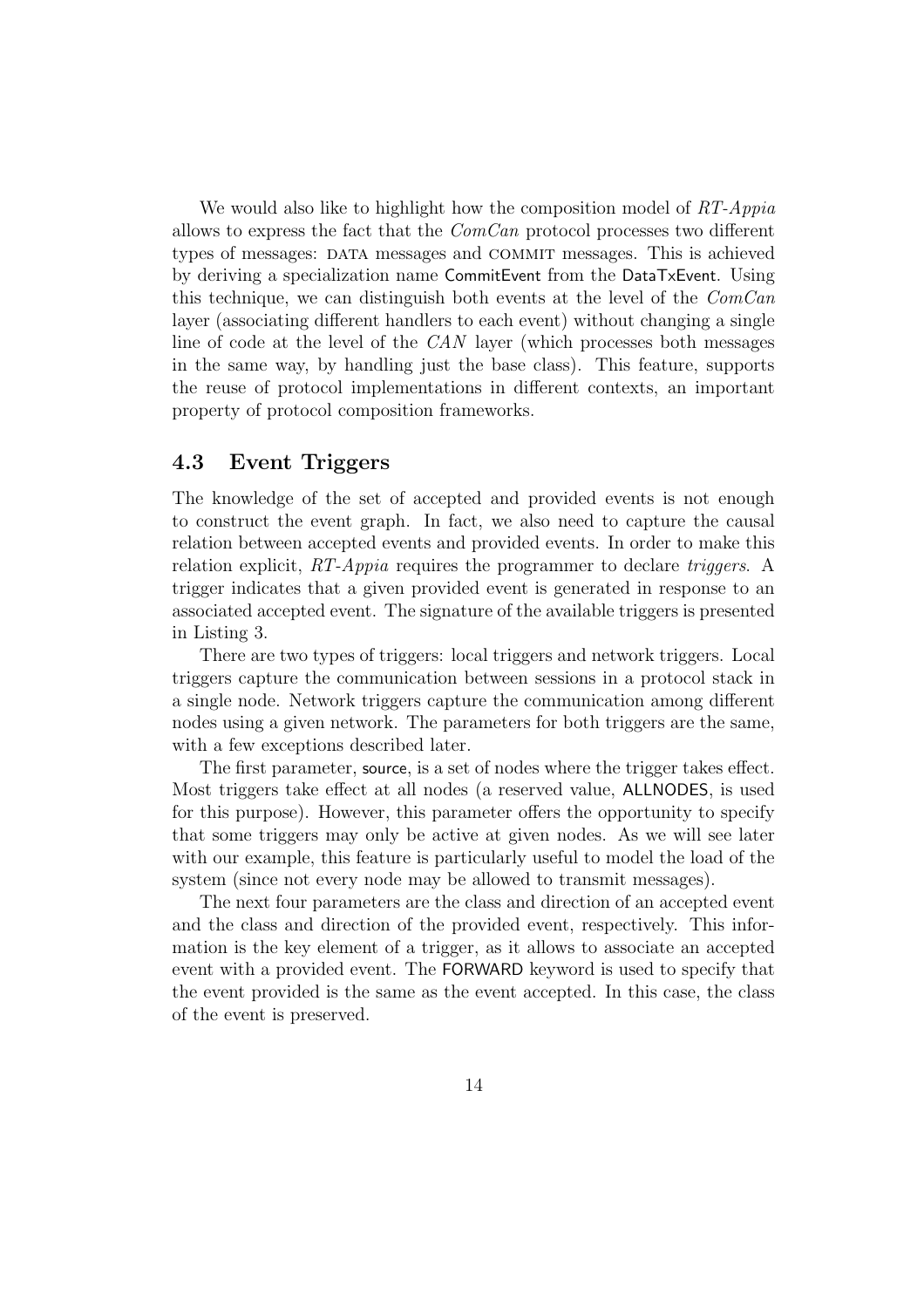#### Listing 3: Trigger methods

```
const RTEventClass ∗FORWARD = NULL;
const NodeSet ∗ALLNODES = NULL;
const int PERIODIC = \tilde{c}0;
enum TriggerSemantics { Default, OnFirst, OnLast }
enum TriggerLocation { Local, Remote }
enum IdOperation { NewId, SameId, AddSubId, RemoveSubId }
enum SizeOperation { NewSz, FromTrigerId, FromProvidedId }
class RTLayer {
public:
  // ....<br>localTrigger
                    (NodeSet ∗source,
                     RTEventClass ∗accepted, Direction acc dir,
                     RTEventClass ∗provided, Direction prov dir,
                     IdOperation idop, int id desc ,
                     SizeOperation size op, int size,
                     TriggerSemantics semantics,
                     Duration period, int max activations);
 networkTrigger (NodeSet ∗source,
                     RTEventClass ∗accepted, Direction acc dir,
                     RTEventClass ∗provided, Direction prov dir,
                     IdOperation idop, int id desc ,
                     SizeOperation size op, int size,
                     TriggerSemantics semantics,
                     NetworkModel ∗network, TriggerLocation loc);
```
};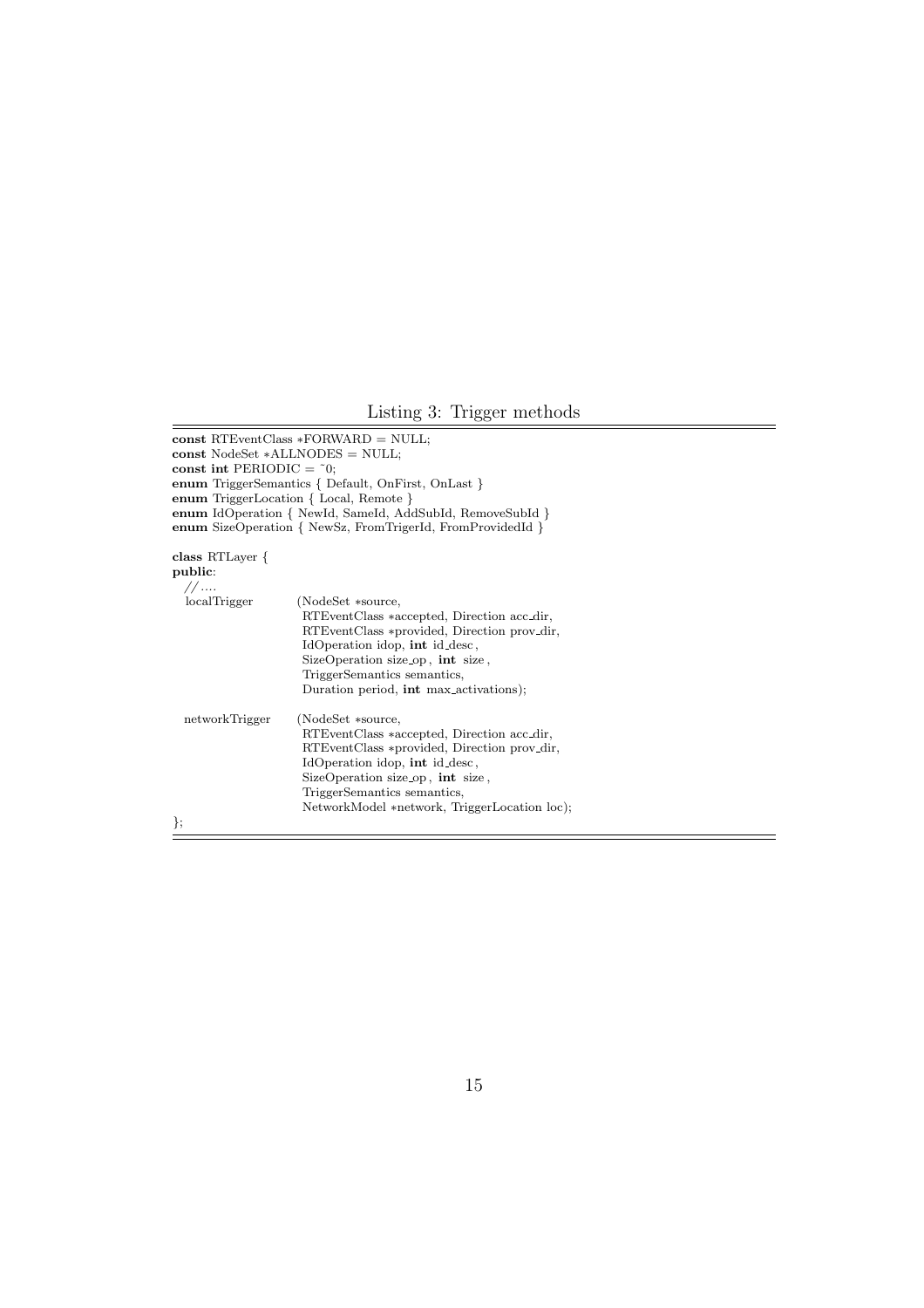The remaining set of parameters are less obvious, but extremely important to preserve the modularity of the system.

The IdOperation is used to distinguish distinct triggers of the same handler in the context of a single chain of events. Consider the case of the ComCan layer in our example. This layer, in response to a transmission request, activates twice the data transmission handler of the underlying CAN layer: the first time to transmit the DATA message, and a second time to transmit the corresponding commit message. These invocations must be distinguished in the event graph. The IdOperation parameter addresses this problem. When a trigger is activated it is possible to:

- Create a new instance root identifier (NewId). A root identifier is a 4 tuple that consists of: the node identifier, the layer where the identifier was generated, the class of the triggered event and, finally, a numerical id provided by the programmer (id desc parameter).
- Preserve the identifier of the accepted event (Same ID). This is the most common behavior of an handler that forwards an event after some processing.
- Add a sub-identifier to the identifier of the accepted event (AddSubId). This is used by a layer that generates more than one event in response to a single accepted event (for instance, our  $ComCan$  layer or a layer that fragments a message). The programmer specifies a numerical value (id desc parameter) that distinguishes each sub-identifier. Subidentifiers are stacked on top of the root identifier.
- Remove a sub-identifier (RemoveSubId). This operation is the counterpart of the AddSubId operation. A layer that has previously added a sub-identifier to an event may extract the original identifier. This is useful, for instance, to model the reassembly of an original message from multiple fragments.

The SizeOperation parameter allows the programmer to specify the size of the messages created by the layer. This information is important to have a fine grain timing analysis of the protocol composition, as the message size has an impact on the network transmission. The programmer may specify three different operations: to declare the absolute size of a new message (NewSz), to increase the size of a incoming message (this operation, FromTriggerId, models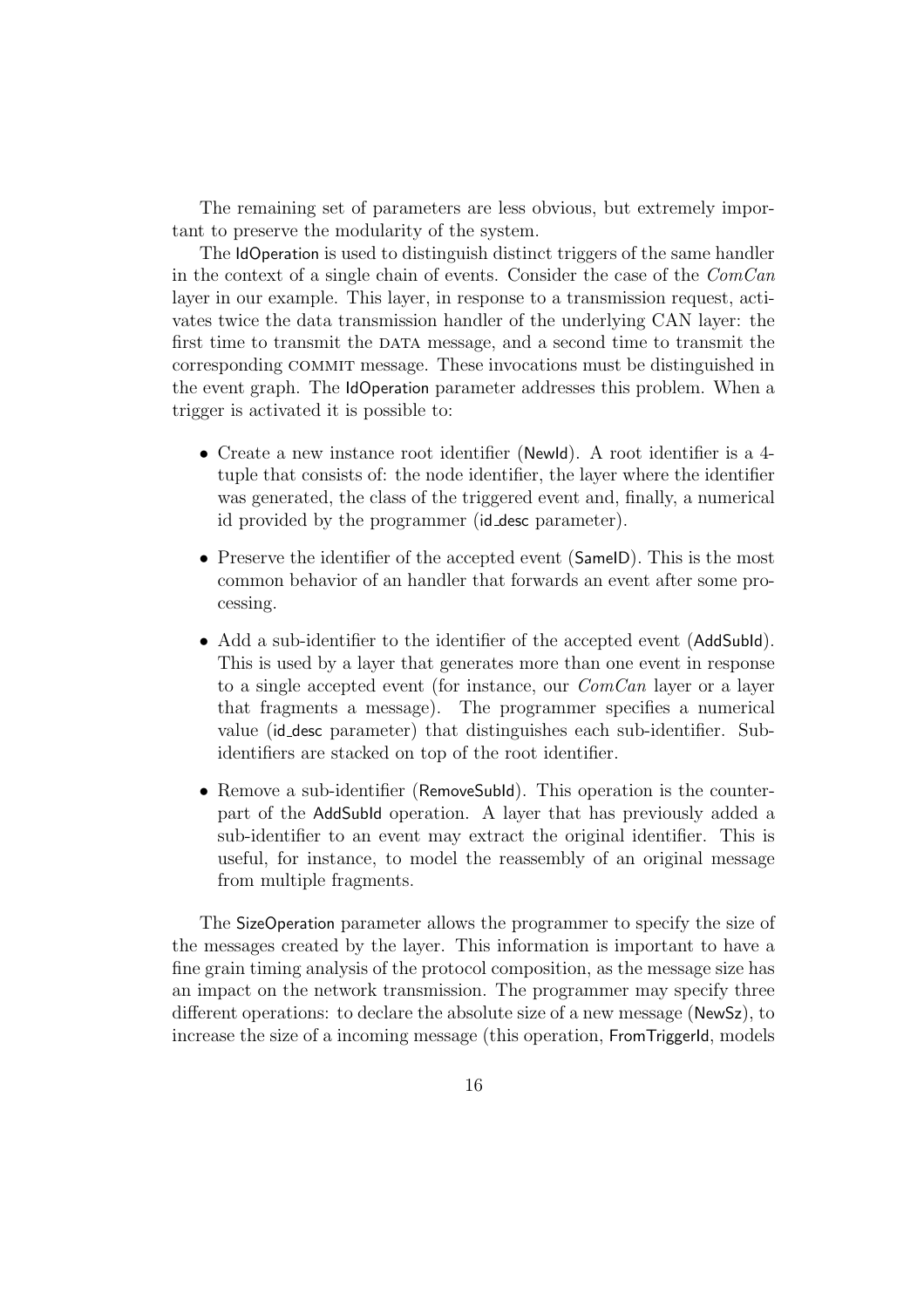the addition of headers to messages), to recover the size associated with some message identifier (this operation, ProvidedId, models the operations such as the reassembly of messages).

The TriggerSemantics parameter captures the fact that, in many protocols, triggers may fire only once for a given message, even if the accepted event is accepted more than once. Consider for instance a layer that retransmits a message but discard duplicates at the reception. Even if a message is received more than once, only one copy is forwarded to the application. In a similar manner, a layer that reassembles a message, may receive several fragments and only delivers a single message upwards, when all fragments have been received. The three semantics currently supported by RT-Appia model these different cases. The Default semantics, activates the trigger every time the accepted event is received. The OnFirst semantics, for the same message identifier, discard all duplicate activations of the trigger. The OnLast semantics, for a given message identifier, only considers the last activation (triggers with on last semantics are only evaluated when no more triggers with Default or OnFirst semantics can be activated).

The final parameters distinguish local triggers from network triggers. In a local trigger the programmer may specify a period and a maximum number of activations. This information is used to model timers and periodic workloads in the timing analysis. In the network trigger, the programmer specifies a network model object. A network model is a component that captures the timing properties of the real-time network in use. In our prototype, a model of the CAN bus network has been implemented. In a network trigger, one also specifies if the event target is the local endpoint of a channel (for instance, a transmission confirmation) or the remote endpoint(s) (typically, data indications).

Listings 4, 5, and 6 present all triggers defined for our case study. These listings illustrate how the different parameters of the triggers can be used.

The trigger for the application layer, in Listing 4, illustrates how a new message is created. In this case, the message is sent in response to the init event (this event is automatically generated by the  $RT\text{-}Appia$  runtime). Note that the message is only sent by Node1, that a new identifier is created, and that the size of the message is specified in the event trigger. Note also that a periodic workload could be captured by specifying a period for this trigger (we opted to omit this behavior in the example to simplify the graphs).

The triggers for the ComCan layer, partially depicted in Listing 5, show how COMMIT messages can be matched with the associated DATA messages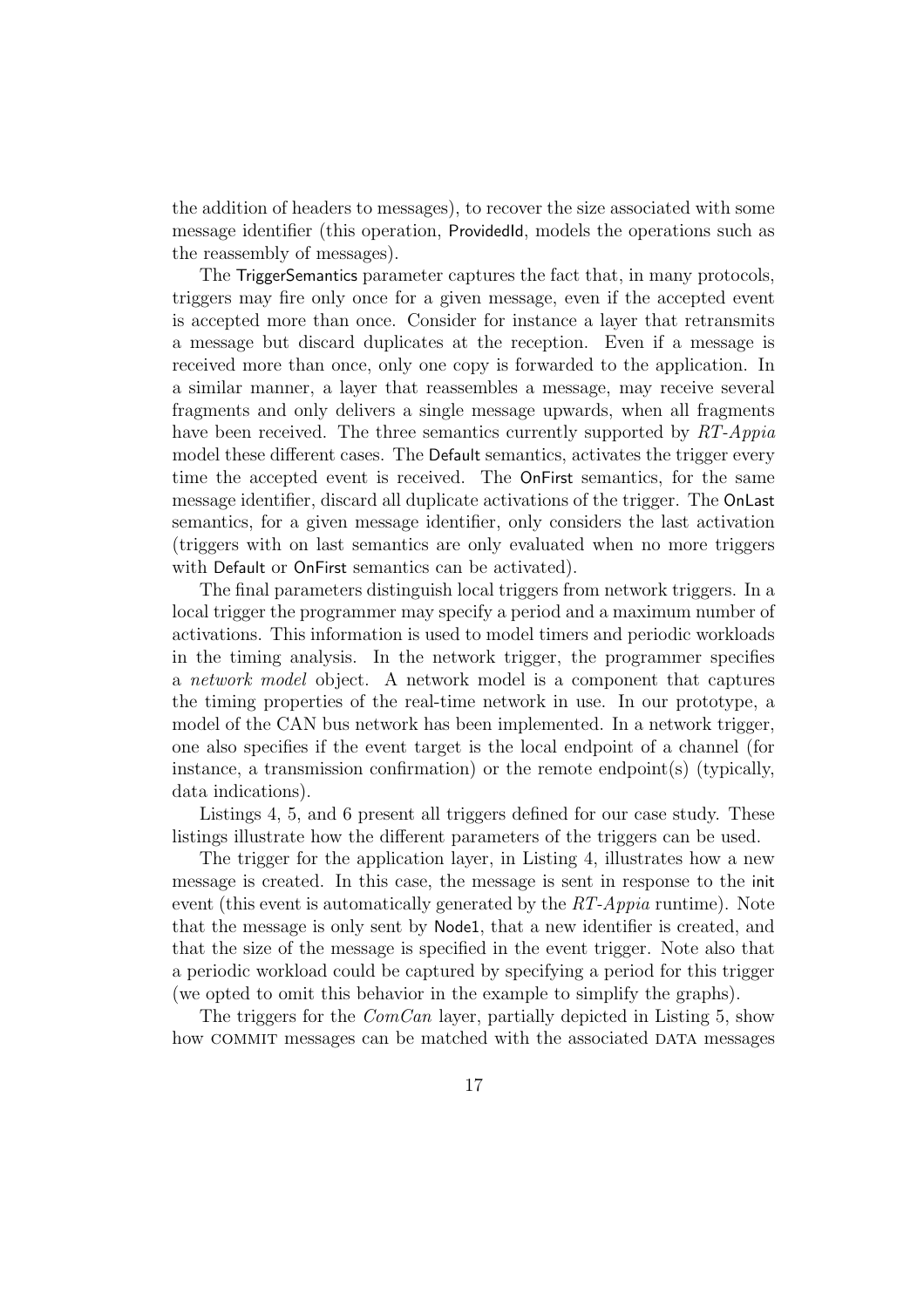```
NodeSet∗ data sources = new NodeSet (Node1);
```
ApplicationLayer:: ApplicationLayer ()

| // |                                                   |                          |
|----|---------------------------------------------------|--------------------------|
|    | $//$ start transmission after init event          |                          |
|    | $\text{localTrigger}$ (data sources, // on node 1 |                          |
|    | initEventClass, UP, $// trigger event$            |                          |
|    | $dataTxEventClass, DOWN, // created event$        |                          |
|    | NewId, 1,                                         | $//$ with new identifier |
|    |                                                   |                          |
|    | Default,                                          | $//$ default semantics   |
|    | (0, 0);                                           | // not periodic          |
|    |                                                   |                          |
|    | NewSz, PAYLOAD SZ, // with new size               |                          |



| ComCanLayer::ComCanLayer ()                                                         |                                                                |  |  |
|-------------------------------------------------------------------------------------|----------------------------------------------------------------|--|--|
| ₹                                                                                   |                                                                |  |  |
| //                                                                                  |                                                                |  |  |
| $//$ send commit message                                                            |                                                                |  |  |
| localTrigger                                                                        |                                                                |  |  |
| ALLNODES,                                                                           | $\frac{1}{\sqrt{1}}$ trigger at every node                     |  |  |
| dataCnfEventClass, UP, // trigger event                                             |                                                                |  |  |
| commitEventClass, DOWN, // created event                                            |                                                                |  |  |
| AddSubId, 2,                                                                        | $//$ same identifier as tx confirmation                        |  |  |
|                                                                                     | NewSz, CommitMessageSize, // commit message has fixed size     |  |  |
| OnFirst,                                                                            | $\frac{1}{2}$ sends the commit only once                       |  |  |
| (0, 0);                                                                             | // not periodic                                                |  |  |
| $\frac{1}{2}$ forward data message to the application when commit is received       |                                                                |  |  |
| localTrigger<br>$\sqrt{2}$                                                          |                                                                |  |  |
| ALLNODES,                                                                           | $\frac{1}{\sqrt{1}}$ trigger at every node                     |  |  |
| commitEventClass, UP, // trigger event                                              |                                                                |  |  |
| ${\rm DataTxEventClass, \; UP,} \qquad \quad \textit{\textbf{//} created \; event}$ |                                                                |  |  |
| RemoveSubId, 0,                                                                     | $//$ same identifier as $tx$ request                           |  |  |
|                                                                                     | From ProvidedId, 0, $\frac{1}{s}$ ize of original data message |  |  |
| OnFirst,                                                                            | $//$ discards duplicates                                       |  |  |
| (0, 0);                                                                             | // not periodic                                                |  |  |
| $//$ retransmit the commit message                                                  |                                                                |  |  |
| localTrigger                                                                        |                                                                |  |  |
| ALLNODES,                                                                           | $\frac{1}{\sqrt{2}}$ trigger at every node                     |  |  |
| commitEventClass, UP, // trigger event                                              |                                                                |  |  |
| commitEventClass, DOWN, // created event                                            |                                                                |  |  |
| SameId, 0,                                                                          | $\frac{1}{2}$ same identifier as confirmation request          |  |  |
|                                                                                     | NewSz, CommitMessageSize, // commit message has fixed size     |  |  |
| OnFirst,                                                                            | $//$ sends the commit only once                                |  |  |
| (0, 0);                                                                             | // not periodic                                                |  |  |
| ł                                                                                   |                                                                |  |  |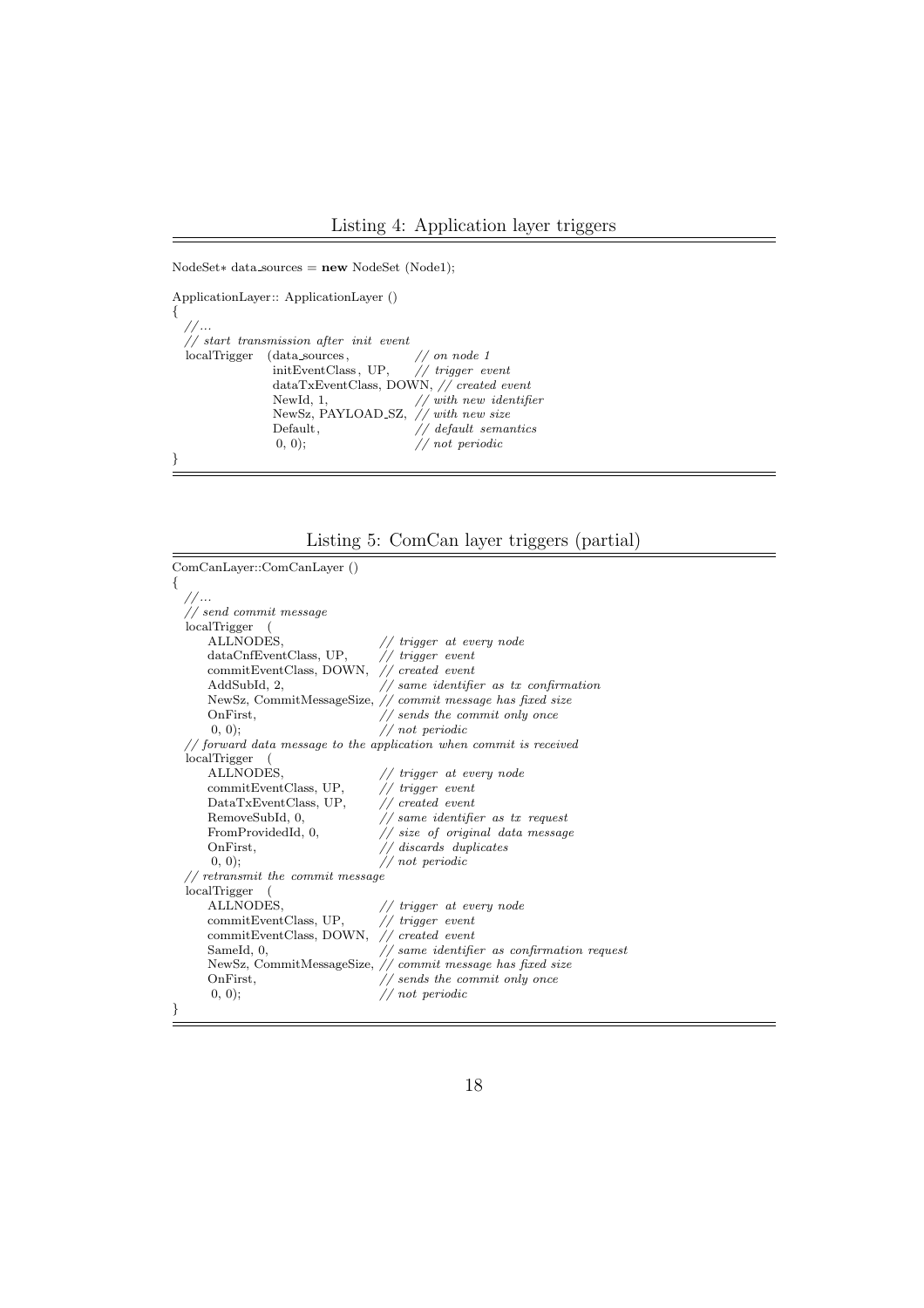Listing 6: CAN layer triggers

```
CANLayer:: CANLayer ()
{
  // ...
  // deliver the message to the local node (loopback)
  networkTrigger (
      ALLNODES, // trigger at every nodedataTxEventClass, DOWN, // trigger event<br>FORMARD, UP. // created event// created event
      SameId, 0, \frac{1}{100} same identifier as request<br>From TriggerId, 0, \frac{1}{100} not relevant
      FromTriggerId, 0,
      Default, // default semanticscanModel, Local); \frac{1}{2} uses the CAN network model to derive offsets
  // deliver the message to the remote nodes
  networkTrigger (
      ALLNODES, \frac{1}{\sqrt{1}} trigger at every node
      dataTxEventClass, DOWN, // trigger event
      FORWARD, UP, // created event
      SameId, 0, // same identifier as request
      FromTriggerId, 0, // same size as request
      Default, \frac{1}{2} default semantics
      canModel, Remote); // uses the CAN network model to derive offsets
  // confirm the transmission of the data message
  networkTrigger (
                                 // trigger at every node
      dataTxEventClass, DOWN, // trigger event<br>dataCnfClass, UP. // created event// created event
      SameId, 0, // same identifir as data request<br>NewSz, 0, // not relevant
      NewSz, 0, \frac{1}{\sqrt{\det(\text{d}t)}} // not relevant
                                 // default semantics
      canModel, Local); // uses the CAN network model to derive offsets
}
```
through the use of sub-identifiers. For instance, when a COMMIT message is sent, it inherits the identifier of the original DATA message, and a subidentifier is added to distinguish it from the original request. Later, when a data indication (dataTxEventClass, UP) is generated in response to the reception of the commit message, the sub-identifier is removed and the original size of the corresponding DATA message is recovered using the FromProvidedId as the value for the SizeOperation parameter. The same example, illustrates the use of the TriggerSemantics parameter. By selecting the OnFirst value, one eliminates the duplicate generation of redundant commit events and data indications.

Finally, the triggers for the CAN layer illustrate the use of the network-Trigger. The canModel object is used by the timing analysis tool to derive the offsets of the local confirmation and remote indication(s), in response to a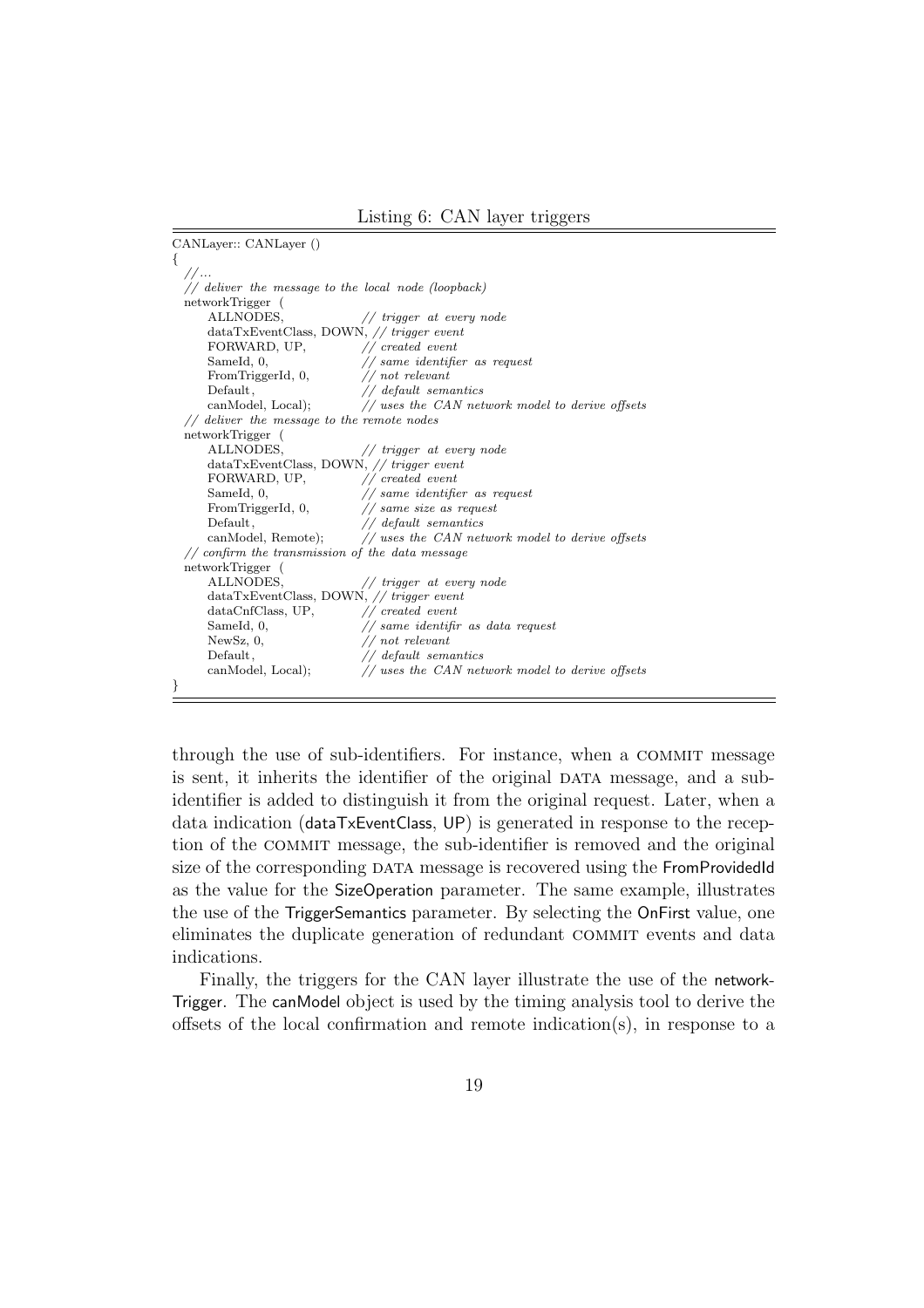

Figure 5: Event descriptor graph (first 3 nodes).

data transmission request to the CAN network.

Triggers were introduced in RT-Appia to derive the event graph in an automated manner. However, they are also used to support the debugging and validation of the protocol execution. In fact, it is possible to configure the implementation such that the generation of events at runtime is confronted with the specification of triggers. If an handler provides an event not captured by the trigger information, a runtime exception is generated.

#### 4.4 From Triggers to the Event Graph

The event graph is constructed in a iterative manner, by generating the init event at all nodes and checking for triggers. If a trigger is fired, new events are added to the graph and triggers are checked for these events. This procedure is iterated until no new events are created.

Each node of the graph is an event descriptor. The descriptor contains the following information: The channel in which the event is generated; the node in which the event is triggered; the layer that has triggered the event (source); the layer that will accept the event (target); the event class, the event direction; the identifier of the message associated with the event, if any; the size of the message associated with the event if any; and the WCCT of the associated handler.

Figure 5 illustrates the first three nodes of the event graph, rooted at the init event triggered at Node1 as extracted from the triggers coded in the layers. The reader may check that a complete event graph, equivalent to the one we have derived manually and depicted in Figure 3 can be derived in an automatic manner using this procedure.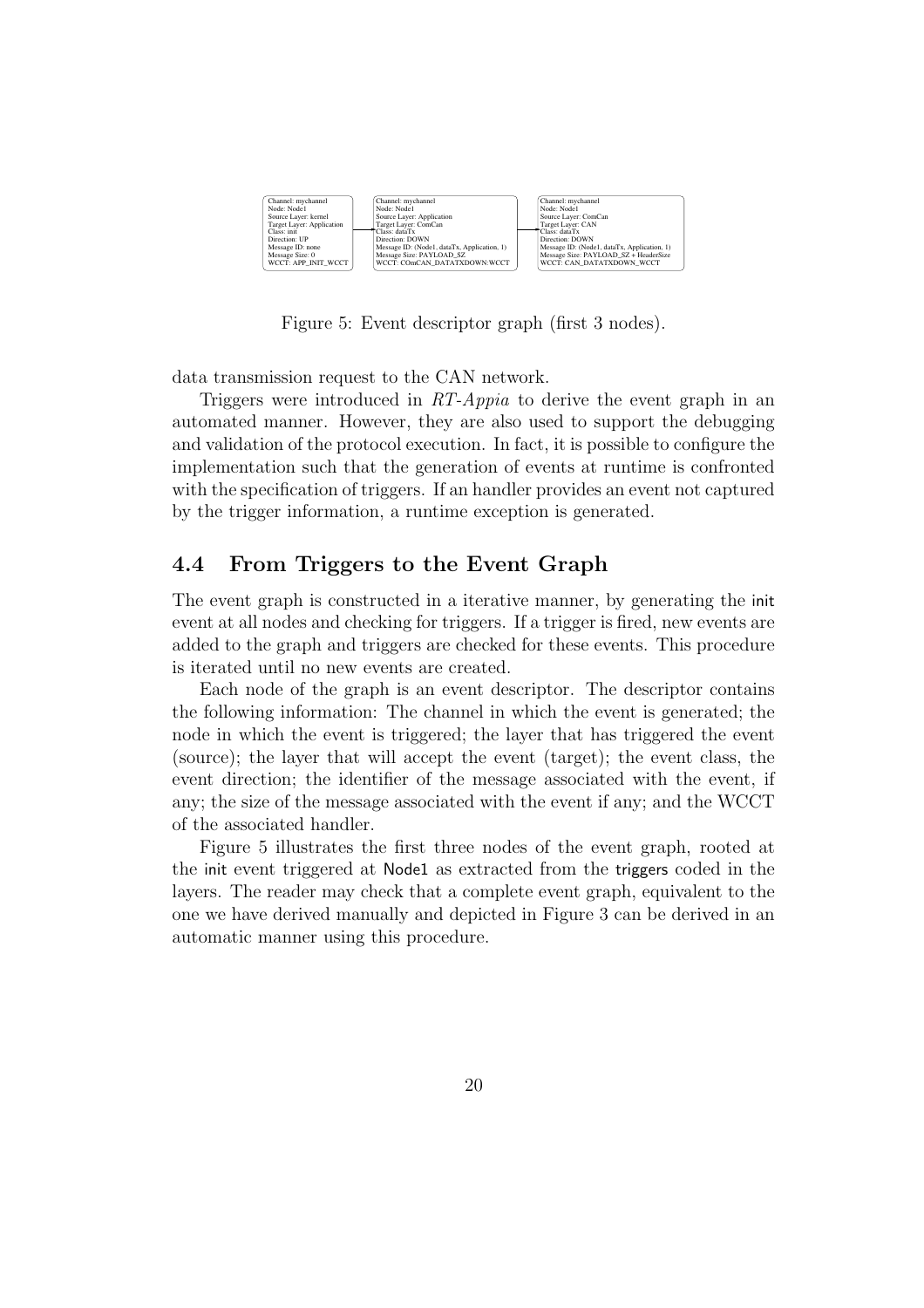## 5 Discussion

The version of RT-Appia described in this paper is implemented in Visual  $C_{++}$ . The prototype runs both on the WindowsNT operating system and on the ETS kernel. The current version can be executed on embedded systems with a 32-bit  $x86$  compatible processors.

One of the most challenging aspects of the  $RT\text{-}Appia$  design was the definition of the trigger mechanisms, in order to automate the extraction of the event graph. We aimed at achieving the following goals:

- Preserve modularity, in the sense that, when a layer is specified, the programmer should not be aware of configuration parameters such as: the layers that will be executed above and below, the size of the messages being exchanged, the exact subclasses of the events accepted (he/she should only be aware of its base class), etc.
- Support a wide range of protocols, including protocols that fragment and reassemble messages, protocols that generate control messages associated with DATA messages (such as acknowledgements or commit messages, as illustrated by the  $ComCan$  algorithm), protocols that retransmit messages a maximum number of times (bounded loops), protocols that eliminate duplicates, etc.

We believe that these goals have been meet. It should be noted however that the expressive power of trigger declarations is limited and cannot capture the behavior of all protocols. For instance, multi-participant protocols with a rotating coordinator, where the decision of which node reacts to a given broadcast message depends on the session state, cannot be expressed with our trigger mechanisms. However, to extract the model from the actual code in an automated manner is a very hard task. Furthermore, it should be noted that our goal is not to perform full protocol validation, but only to capture worstcase execution patterns. This broadens the applicability of our tool, despite its theoretical limitations (in most cases, the lack of detail only introduces an acceptable level of pessimism in the analysis). Therefore, we believe that RT-Appia provides a valid pragmatic tradeoff between complexity and power.

One concern regarding our approach is that the programmer is required to perform an additional task (to specify the triggers) in order to allow the event graph to be extracted. However, it is important to stress that most of state-of-the-art tools for automatically validating protocol properties, such as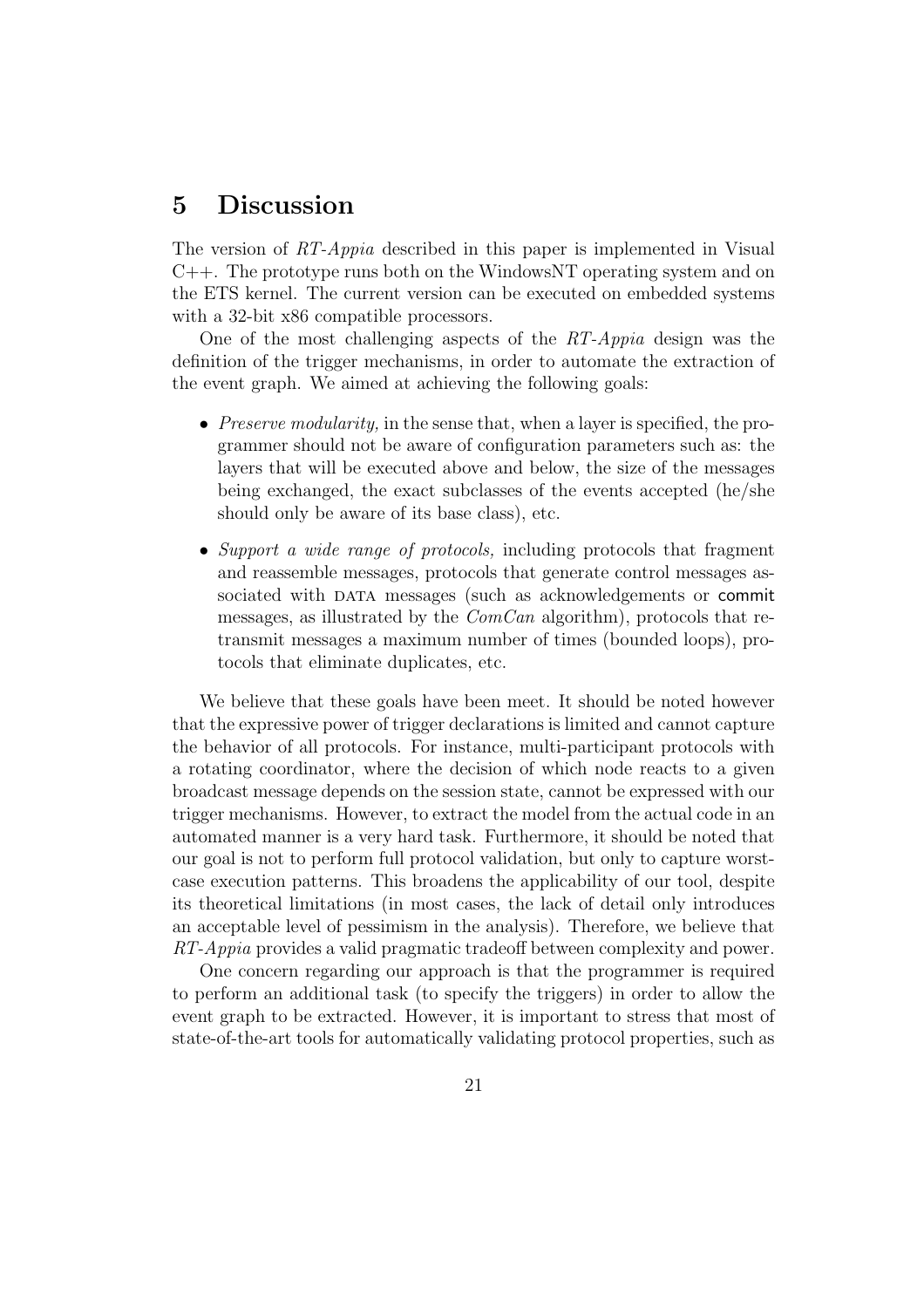Kronos[19] and UPPAAL [2], require a model of the program to be extracted manually. In fact, tools to derive the model automatically from code are a topic of active research [3, 5, 11]. Therefore,  $RT\text{-}Appia$  imposes a burden on the programmer that is comparable to other existing approaches.

At first sight, it may seem that the specification of the triggers is almost as hard as the extraction of the complete event graph (as the construction of the graph from the triggers is somehow trivial). However, we need to reiterate that the specification of triggers is local to a layer, i.e., when the programmer specifies the triggers she does not need to be aware of the other layers in the stack. One of the challenges of the work described here was to design a trigger interface able to support such locality. The fact that such interface was feasible was not obvious when we started this work. Our work shows that it is possible to achieve this goal: For instance, in our example, the triggers for the CAN layer are specified for DATA messages only; this does not prevent upper layers from defining new subclasses, such as the COMMIT message (and the framework is able to support the exchange and keep track of those new messages).

Finally, we discuss how RT-Appia helps to keep the information captured by the triggers synchronized with the actual code of the event handlers. As we have noted before, one advantages of the  $RT-Appia$  approach is that the trigger information is also used at runtime. In particular, RT-Appia automatically builds a set of control data-structures that can be used at runtime to check the conformity of the execution with the information captured by the triggers. For performance reasons, these runtime checks are optional but, when activated, generate exceptions whenever a mismatch is detected (for instance, if a handler generates an event not listed in any trigger). Therefore, RT-Appia offers a much tighter integration among the model and the implementation, specially if compared with tools where the model is described in a language different from the programming language (such as Kronos and UPPAAL).

# 6 Conclusions

In this paper we have described a system that simplifies the task of performing the timing analysis of real-time protocol compositions by extracting the event graph automatically from the protocol implementation. This approach has the advantage of requiring only a compiler for the language used in the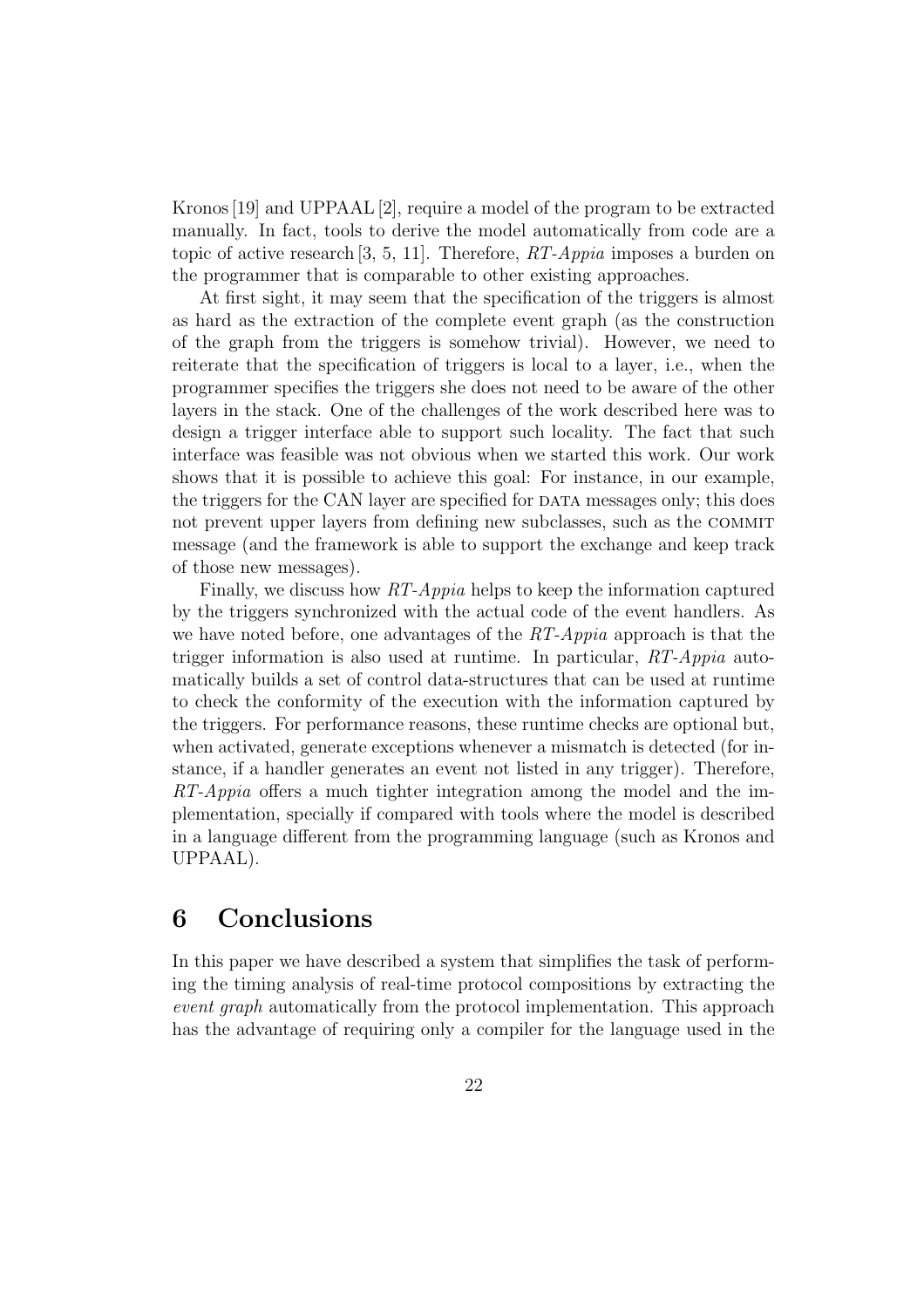implementation (in the current prototype,  $C_{++}$ ). More sophisticated tools, such as the ones based on code analysis, may be much harder to develop and maintain. Furthermore, the programmer is not required to annotate the code with any kind of pre-compilation directives or comments. Therefore, our tool is not only simpler to use, but also efficient in coding effort. Finally, the information provided to support the extraction of the event graph is used by the implementation to optimize the execution of the protocol composition, and to perform a number of runtime checks that validate the correspondence between the computed event-graph and the actual flow of the running implementation.

Acknowledgements We are grateful to A. Casimiro, A. Lopes and J. Rufino and the anonymous reviewers for commenting earlier versions of this paper.

### References

- [1] M. Accetta, R. Baron, W. Bolosky, D. Golub, R. Rashid, A. Tevanian, and M. Young. Mach: a new kernel foundation for Unix development. In Proceedings of the Summer Usenix, July 1986.
- [2] T. Amnell, G. Behrmann, J. Bengtsson, P. DArgenio, A. David, A. Fehnker, T. Hune, B. Jeannet, K. Larsen, M. Moller, P. Pettersson, C. Weise, and W. Yi. Uppaal - now, next, and future, modeling and verification of parallel processes. In F. Cassez, C. Jard, B. Rozoy, and M. Ryan, editors, LNCS 2067, pages 100–125. Springer Verlag, 2001.
- [3] T. Ball and S. K. Rajamani. Automatically validating temporal safety properties of interfaces. In SPIN 2001, Workshop on Model Checking of Software, pages 103–122. LNCS 2057, Springer Verlag, May 2001.
- [4] N. Bhatti, M. Hiltunen, R. Schlichting, and W. Chiu. Coyote: A system for constructing fine-grain configurable communication services. ACM Trans. on Computer Systems, 16(4):321–366, Nov. 1998.
- [5] M. Dwyer, J. Hatcliff, R. Joehanes, S. Laubach, C. Pasareanu, R. V. Willem, and H. Zheng. Tool-supported program abstraction for finite-state verification. In Proceedings of the 23rd International Conference on Software Engineering, May 2001.
- [6] E. Gamma, R. Helm, R. Johnson, and J. Vlissides. Design Patterns: Elements of Reusable Object-Oriented Software. Addison-Wesley, 1995.
- [7] B. Garbinato and R. Guerraoui. Flexible protocol composition in Bast. In Proc. of the 18th Intl. Conference on Distributed Computing Systems